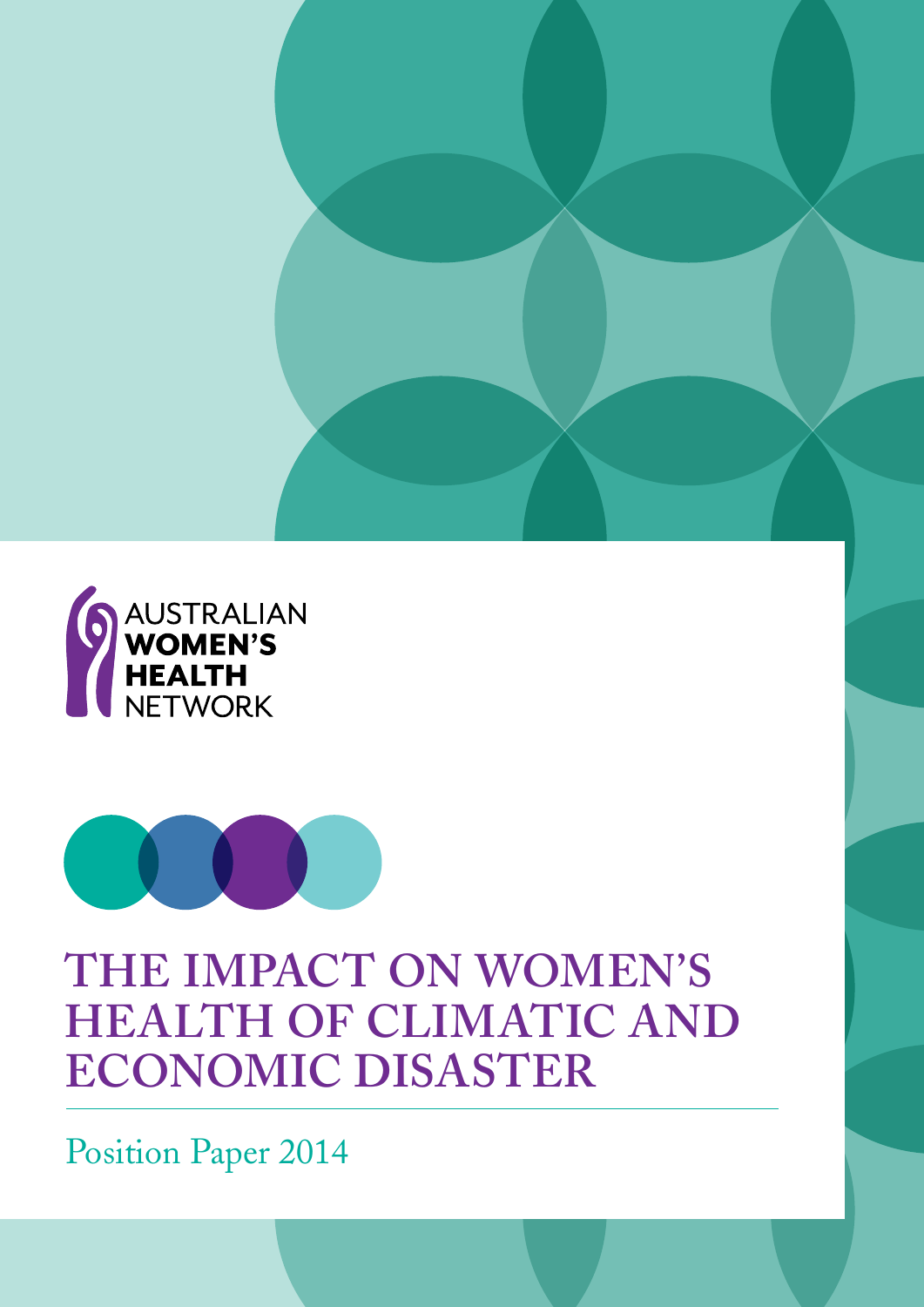# <span id="page-1-0"></span>Australian Women's Health Network

#### **The Impact on Women's Health of Climatic and Economic Disaster**

A publication of the Australian Women's Health Network, based on a commissioned paper from Women's Health in the North and Women's Health Goulburn North East, written by Debra Parkinson, Alyssa Duncan and Cathy Weiss, with support from the AWHN Publication Review Panel, April 2014.

This publication may include subsequent alterations/additions which do not necessarily reflect the views of the original commissioned writers.

PO Box 188, Drysdale, Victoria 3222

Association number: A02383

[www.awhn.org.au](http://www.awhn.org.au)

© Australian Women's Health Network

This publication may be reproduced in whole or in part for study, research, criticism, training or review purposes subject to the inclusion of an acknowledgement of the source and authoring, and no commercial usage or sale.

ISBN: 978-0-9578645-4-2

Published April 2014

## Acknowledgements

The Australian Women's Health Network gratefully acknowledges funding support provided by the Australian Government to develop this resource through the Department of Health Health Systems Capacity Development Fund.

AWHN would like to thank Debra Parkinson, Alyssa Duncan, Cathy Weiss, the AWHN Publication Review Panel (Fiona Armstrong; Marilyn Beaumont; Dr Wendy Abigail and Kelly Banister) and the design team at Gasoline.

**This position paper is available for free download at: [www.awhn.org.au](http://www.awhn.org.au)**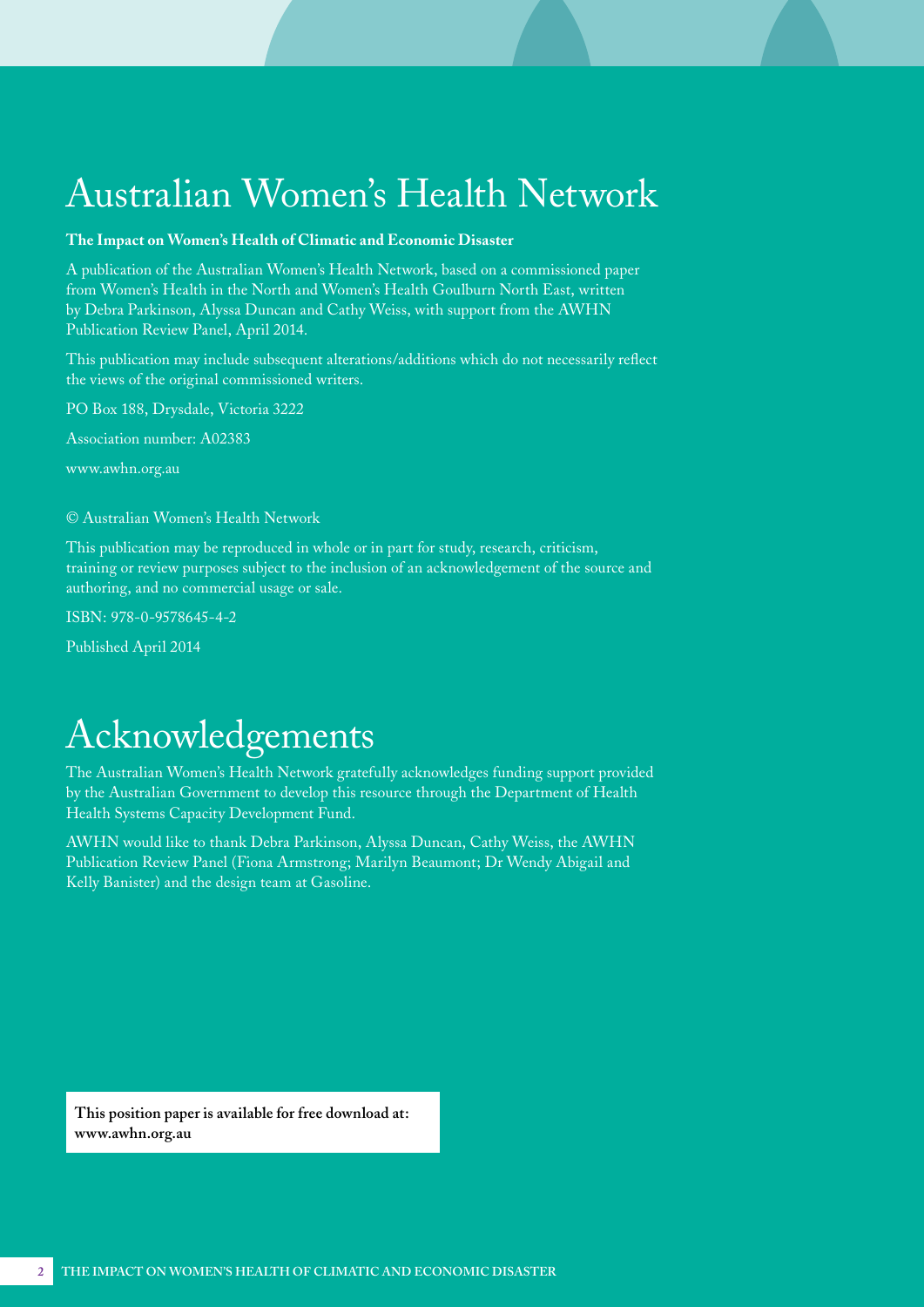# Table of contents

|--|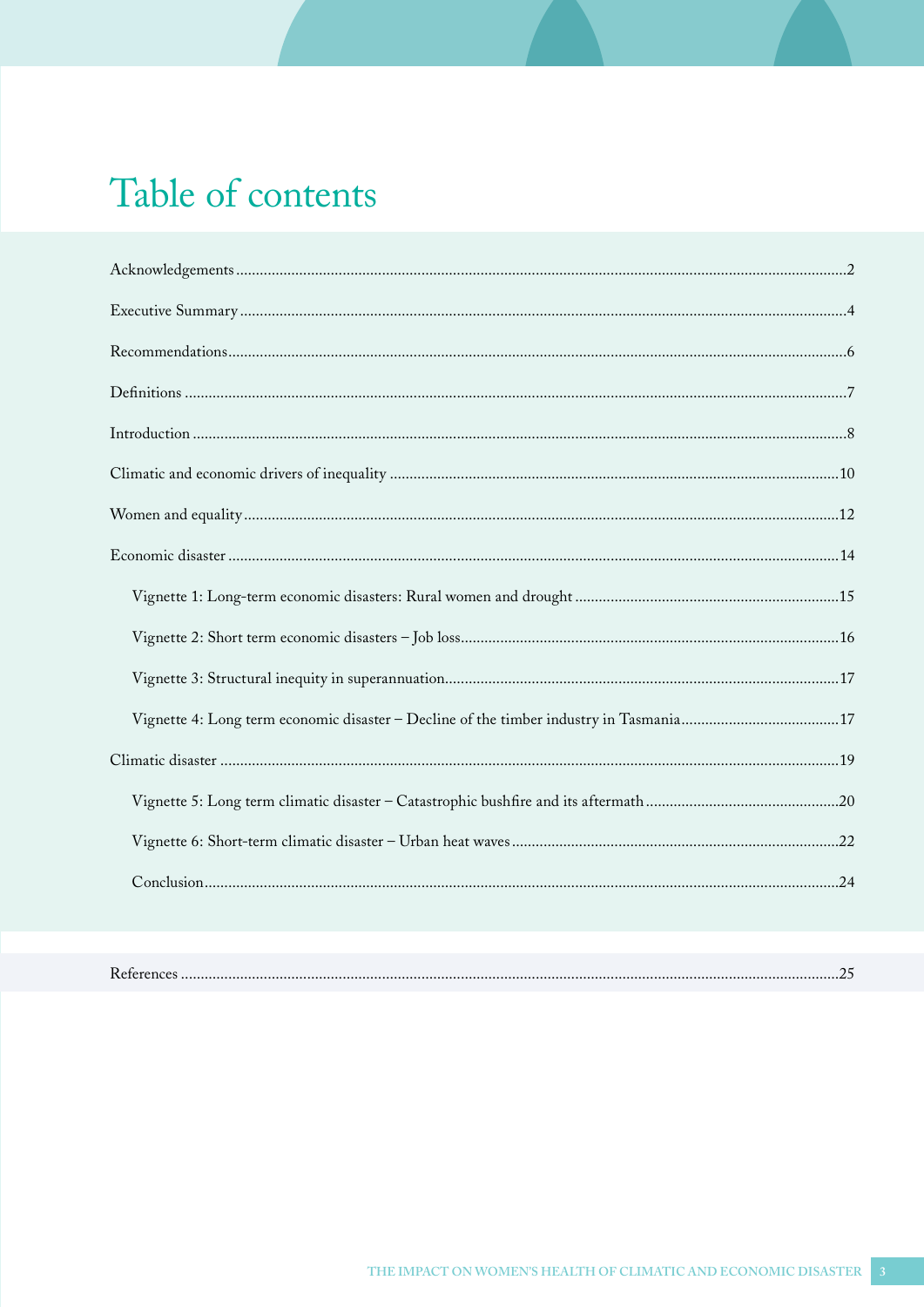### <span id="page-3-0"></span>Executive summary

*"The issue of climate change ... is by far the greatest economic challenge of the 21st century. The science is sobering—the global temperature in 2012 was among the hottest since records began in 1880. Make no mistake: without concerted action, the very future of our planet is in peril."* christine lagarde, managing director of the international monetary fund (imf)(1)

There is growing consensus that the world faces three major crises – climate change, global economic vulnerability and the widening gulf between rich and poor. This is a critical time for the women's health sector to engage with the global politics that play a determining role in women's health status. Economic and climatic disasters are inextricably linked, and women are most affected. Improvement to women's health will not be effected – or effective – without tackling 'the structural mechanisms that produce and maintain the inequitable distribution of power, prestige and resources between men and women (2).

A broad understanding of economic and political systems is a prerequisite for action on climate change and women's inequality. In the same way that education and awareness-raising was central to the achievements of feminism, it is equally integral to effective action on women's rights in the context of climatic and economic disaster.

#### **economic disasters**

Economic systems based on free market economics and neo-liberalism disadvantage women. Women comprise the majority of the poor, and are made vulnerable by pregnancy, workplace discrimination, economic inequality, domestic violence, and – underpinning all else – by socially constructed caring roles.

For many Australian women, the consequences of economic disaster which emerge in large part from the free market economics of previous decades have been (and are):

- disproportionate loss of employment. Women occupy most of the low paid and low status jobs that were lost as private businesses increasingly outsourced cheap labour in developing countries (3); and as cuts were made in public sectors and nongovernment organisations – sectors which employ many more women than men (4). Flow-on effects meant that the retail and hospitality sectors, which employ mostly women, were affected by a reduction in consumer spending after the crisis (5)
- more women in economically precarious situations (6), particularly as many employers believe that when jobs are scarce, men have a greater right to paid work (4)
- a sharp decrease in wages after the 2007 Global Financial Crisis, which was more significant for women than men across all industries (7)
- higher levels of stress-related illness (7, 8); lower take-up of health-promoting activities (9) and a higher burden of unpaid care due to cuts to services (10)
- increased male violence against women (11).

#### **climatic disasters**

Globally, women and children are at greater risk both during and after a disaster (12-17) and more women than men die in disasters (18-20). Climatic disaster affects women disproportionately as the risk is multiplied by women's economic vulnerability. More women than men inhabit risk-prone localities and inadequate housing, and through poverty, have fewer resources for adaptation to climate or escape in catastrophic disasters (15, 16, 20-22). Women's socially constructed role as primary carer further endangers women as escape is complicated by responsibility for dependents, and the notion of 'women and children first' in disasters has been refuted by a 2012 meta-analysis which concluded human behaviour in life-threatening situations is 'every man for himself' (23).

Impacts of climatic disaster on women in Australia are evident in a number of ways: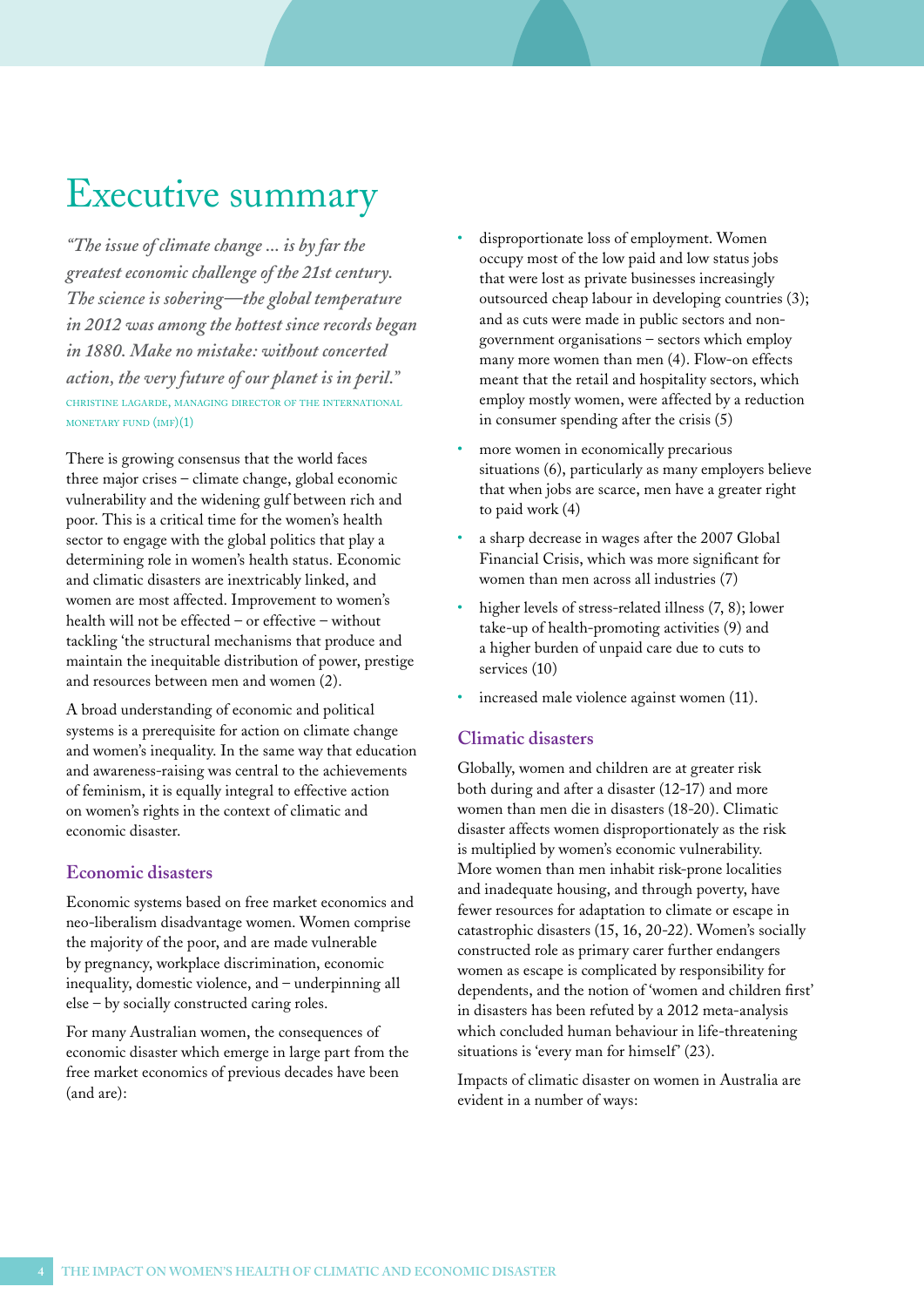- Heatwaves cause more deaths of women than men, and appear to be associated with preterm births (24, 25).
- Women's poverty means women are being edged out to the cheaper peri-urban areas of metropolitan cities, many of which pose a greater threat of bushfire and entrench disadvantage by substandard provision of services, particularly public transport (18, 26). Women's mobility is further restricted through lower car ownership than men, and the increasing cost of fuel as the world edges to oil shortages (22, 27-29).
- The mortality rate of women in bushfires is gradually increasing to that of men. Despite the regularity of women escaping bushfire alone or with children, women have less access to survival and recovery resources e.g. to retrofit housing, or acquire skills in fire equipment operation (30-32), and women's ability (and preference) to evacuate early (33-35) may be restricted by gendered roles in which the man makes the decisions (36).

For both slow- and rapid-onset climatic disasters:

- Women are expected to work harder and longer than men, mostly unpaid, with the double shift tripled and quadrupled after disaster by additional caring responsibilities in the absence of supports which pre-existed the disaster, such as child-care, schools, buses and social service; care of family members recovering from the trauma of catastrophic disaster; and community recovery work (10, 17, 37, 38).
- Barriers to women's financial recovery emerge because of women's lower savings base, compounded by barriers to income production which exist because of women's socially constructed gender role of caring and discrimination (39).
- The focus on rebuilding buildings rather than communities and the pre-existing male domination of earth-moving and building industries result in men benefitting the most from paid reconstruction work (21, 37).
- There is increased conflict in the home, the community and the workplace (see next section).
- Threats to women's status and equal rights gain strength in the post-disaster chaos (40-42).

#### Increased male violence against women after disaster

Violence against women increases after both economic and climatic disaster (6, 14, 32, 43-52). In the aftermath of climatic disasters, gains over recent decades in community recognition of domestic violence as a crime seem to dissipate. Empathy for men who are 'good blokes' and were heroes in disasters silences women, especially where the men appear to be suffering or suicidal (53).

Categories of 'vulnerable people' currently focus on groups such as the elderly, babies and people with disabilities but women in domestic violence situations are clearly another vulnerable group. During the disaster and in the response period, women with intervention orders, or who otherwise are avoiding violent ex-partners, are at risk of sharing community refuges with them or seeing them at community hubs. For some women, there is no option but to return to violent men to house their children - ignorance of vulnerabilities like these by community and emergency management further endangers women (14, 43, 49, 54, 55).

#### **Action**

The chaos that follows a crisis is a window of opportunity for change – regressive or progressive - and disasters provide the environment for women and minority groups to lose ground in their hard-won progress towards equality, as traditional power bases reassert themselves (56, 57):

[W]hen something like a natural disaster destroys the institutions of the state, the workplace, and the home, men feel their hegemony is in crisis ... [and the] crisis situation provokes attempts to restore hegemonic masculinity (46).

In the wake of disaster, and more importantly in the periods between disasters, women's rights and ultimately women's health, will progress only if we understand what is at stake and are ready to press for equal rights and equitable treatment in the post-disaster chaos. The alternative is loss of hard-won progress as others work to reinforce the status quo and its attendant privileging of men.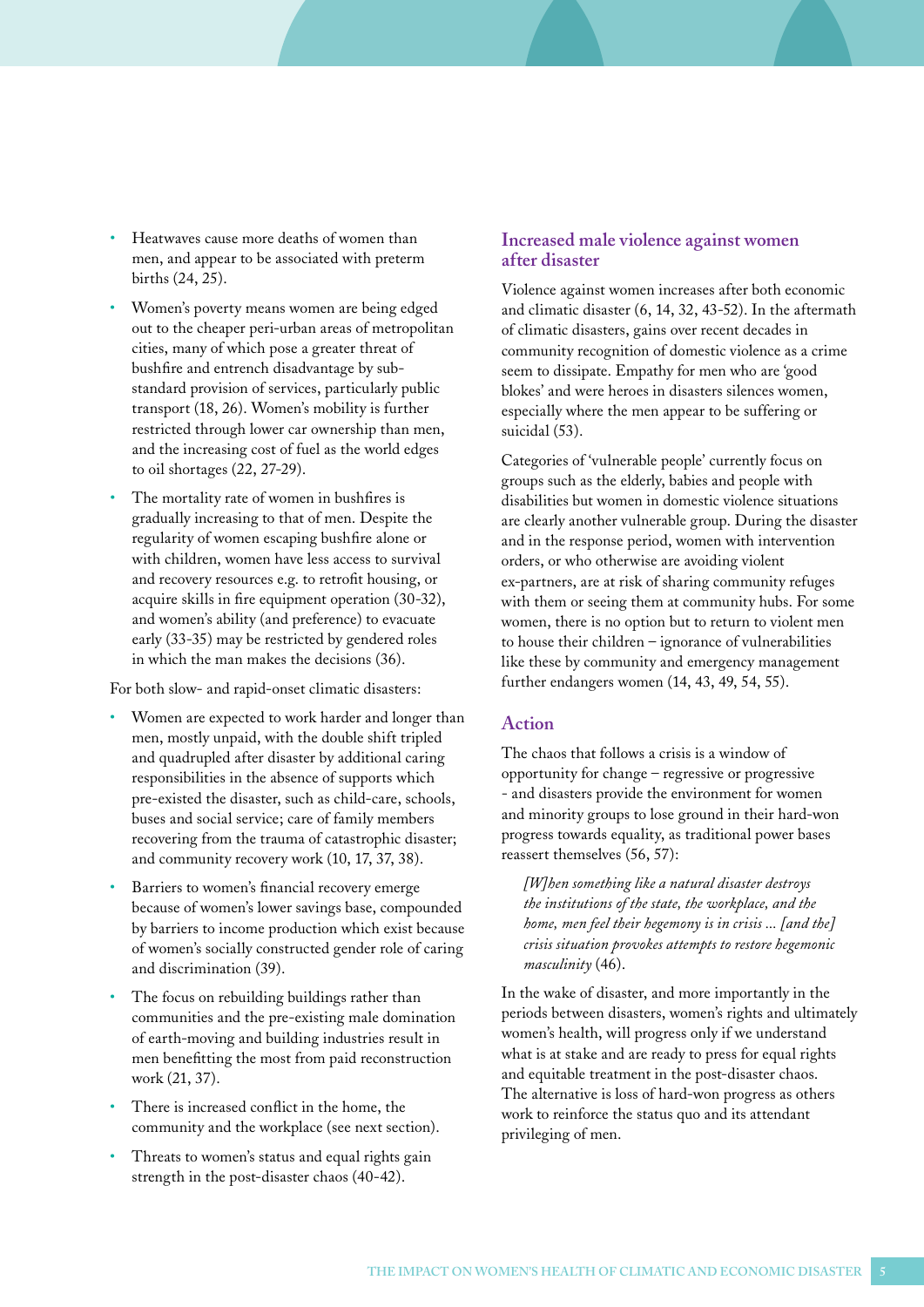# <span id="page-5-0"></span>Recommendations

These recommendations have been divided into structural, intermediary and individual factors, as outlined in 'Women's Health: Meaningful Measures For Population Planning' (2).

### **structural**

- 1. Governments to:
	- i. legislate to prevent the production of greenhouse gases to help limit further climate change and promote renewable technology energy
	- ii. revert policy away from free market economics and to a universal system of social support and healthcare
	- iii. promote cultural change for equal participation and reward of men and women in employment, e.g. by strategies recommended by the Australian Human Rights Commission<sup>1</sup>
	- iv. improve infrastructure and resources to revitalize rural communities, such as networks and forums to encourage rural and Aboriginal women's participation (58)
	- v. maintain and improve post-disaster funding to ensure adequate and fair distribution of grants for disaster victims
	- vi. revise Aged Pension age for women back to 60 until financial analyses indicate women's superannuation balances have achieved parity with men's.

### **intermediary**

- 2. Increase the National Health and Medical Research Council budget allocations for research into the gendered health impact of climate change by 25%.
- 3. Set up a Centre of Excellence for Gender and Disaster Research incorporating both climatic and economic disasters (perhaps co-located with the Australian Emergency Management Institute or Monash Injury Research Institute) to have the following functions, amongst others:
- i. Run as a Clearinghouse to monitor, compile and disseminate gender and disaster research from universities and other organisations
- ii. Promote female participation at high levels of research for disasters and climate change
- iii. Fund research into gender and disaster, including:
	- the nature of Australian masculinity in these organisations, and
	- how male privilege is maintained and reproduced after disasters.
- 4. Through the Council of Australian Governments (COAG), incorporate a gender analysis, and awareness of increased domestic violence into the National Disaster Resilience Strategy, e.g. include women and children as vulnerable groups after disaster.
- 5. Establish a Gender and Disaster Taskforce to investigate gender and disaster and initiate supportive strategies, operating from the Emergency Service Commission or similar in each state.
- 6. Set up a national disaster audit body to:
	- i. oversee/conduct gendered audits in disaster contexts in Australia, e.g. assess the distribution of aid for women and men post-disaster, including training programs and employment contracts
	- ii. monitor increases in domestic violence after the disaster
	- iii. implement equal gender ratios in emergency management teams under the Anti-Discrimination Act 1977, allowing for equal decision-making, reduction of harmful masculine behaviours, and more women in power
	- iv. take action to ensure that women are supported for emergency front line roles - including ensuring language is inclusive and women are targeted for recruitment; protective clothing to be adapted for women's bodies to facilitate occupational health and safety.

<sup>1</sup> Australian Human Rights Commission. (2013). Investing in care: Recognising and valuing those who care (Vol. 1: Research Report). Sydney: Australian Human Rights Commission, and forthcoming Australia Human Rights Commission. (2013). Supporting Working Parents: Pregnancy and Return to Work National Review Retrieved 3 February, 2014, from http://www.humanrights.gov.au/supporting-working-parents-pregnancy-and-return-worknational-review-0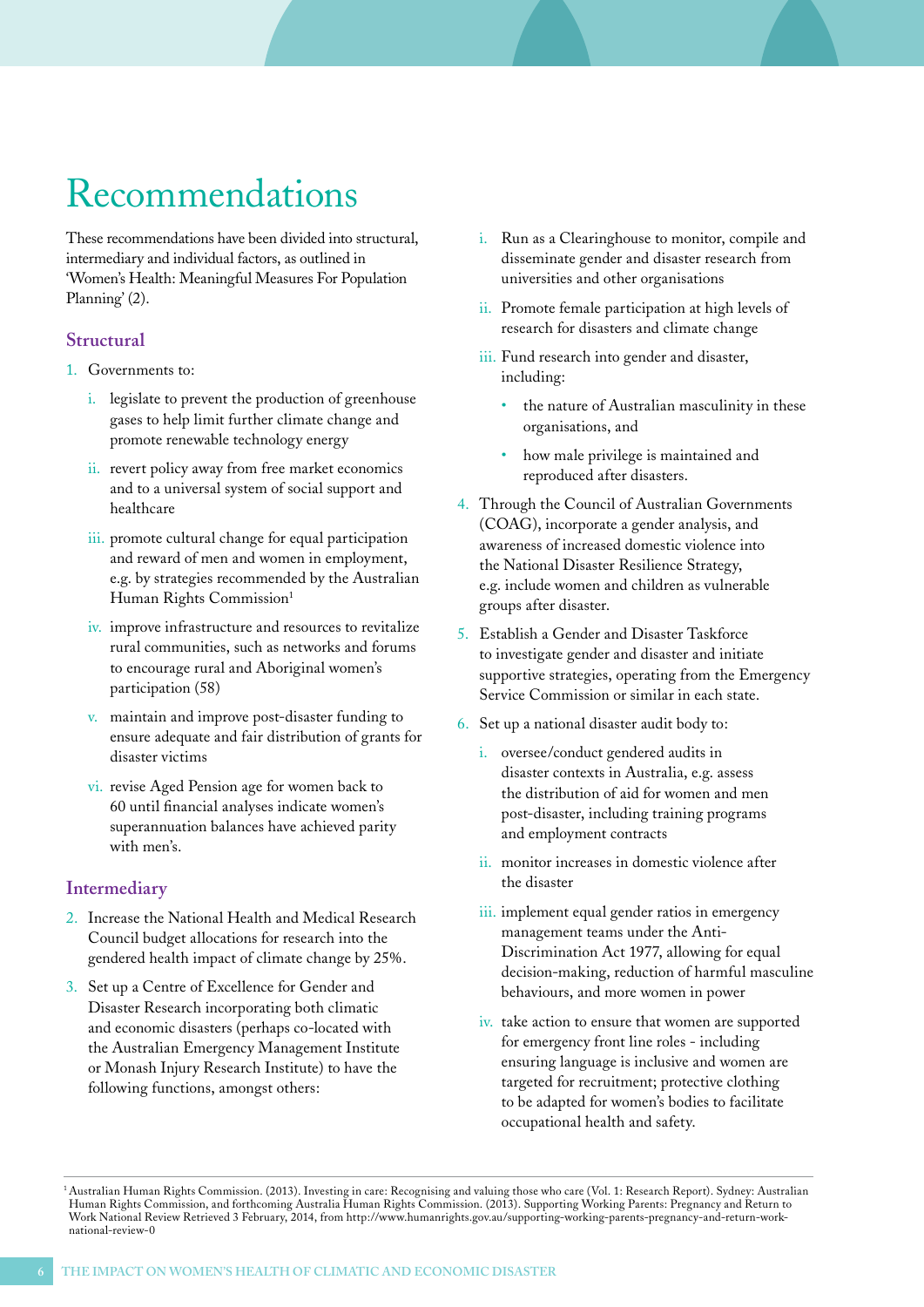#### <span id="page-6-0"></span>Individual:

- 7. Develop knowledge and skills in individuals:
	- i. local governments to educate women in practical skills to assist survival during disaster conditions, for example 'Weathering the Storm Kit'<sup>2</sup>
	- ii. as part of disaster recovery, educate post-disaster counsellors to identity and support women vulnerable to domestic violence, e.g. 'Natural Disasters and Family Violence Training'3
	- iii. State Governments, though school curricula, to include education for all students on the social construction of gender, e.g. through Health Education subject areas
	- iv. State Governments, through school curricula, to include education for all students on basic global economics, such as free market economics and the effect they have on populations
	- v. Federal Government to fund women's studies in universities.
- 8. Women's sector organisations to encourage both funded and unfunded women's groups led by interested community women. In this way, women become educated and able to advocate on the negative effects for women of both the social construction of gender and global economics.
- 9. Where possible, women to support green practices at home and in the workplace.
- 10. Women to increase skills and knowledge in personal finances, e.g. 'Money Matters'.<sup>4</sup>

### Activist:

- 11. Ensure the women's sector is resourced and mobilised to advocate for women's rights in the turbulence of future disasters
- 12. Replicate and update successful strategies used by women to win rights in the past, such as the vote, abortion, anti-discrimination legislation.

## **Definitions**

**Disaster** The United Nations International Strategy for Disaster Risk Reduction (UNISDR) defines disaster as 'a serious disruption of the functioning of a community or a society causing widespread human, material, economic, or environmental losses which exceed the ability of the affected community or society to cope using its own resources' (59). Disasters can be naturally occurring with slow or abrupt onset, such as droughts and bushfires, or of human origin, such as the Global Financial Crisis (GFC) or a factory closure. It may be argued that climatic disasters do not entirely belong to the category of 'natural disaster' because of the link to human involvement in their causation. However this term is occasionally used in this paper as it is used in the literature being noted.

**Social construction of gender** is the concept that the enactment of being male or female is something that is learnt and then performed by people at varying levels of accomplishment. Evidence for the stance that masculinity and femininity are not intrinsic to humans, but rather are the results of social conditioning, begins with the acknowledgement that context determines how a man enacts masculinity and how a woman enacts femininity. For example, the freedoms and expected behaviours of women differ from country to country, and success as a man may largely be determined by occupation and class. The binary categories of male and female are also debated in recognition that all humans do not automatically claim one or the other category. Key theorists include Raewyn Connell (60), John Stoltenberg (61), Bob Pease (62), Candace West and Don Zimmerman (63), Judith Butler (64) and Francine Deutsch (65).

#### **Conventions used in this paper**

Where page numbers are absent, the reference is a webpage.

Women's quotes in shaded boxes, where not referenced, are drawn from two research projects from Women's Health Goulburn North East and Women's Health In the North: 'Living Longer on Less' (66) and 'The Way He Tells It: Relationships after Black Saturday' (67).

<sup>2</sup> Weather the Storm: Women Prepare. http://www.weatherthestorm.net.au/

<sup>3</sup> Family Violence after Natural Disaster Training. http://www.whealth.com.au/work\_family\_violence\_after\_disaster.html

<sup>4</sup> Managing Money: Every Woman's Business - A Guide to Increasing Women's Financial Capability. See http://www.whin.org.au/resources/economicparticipation.html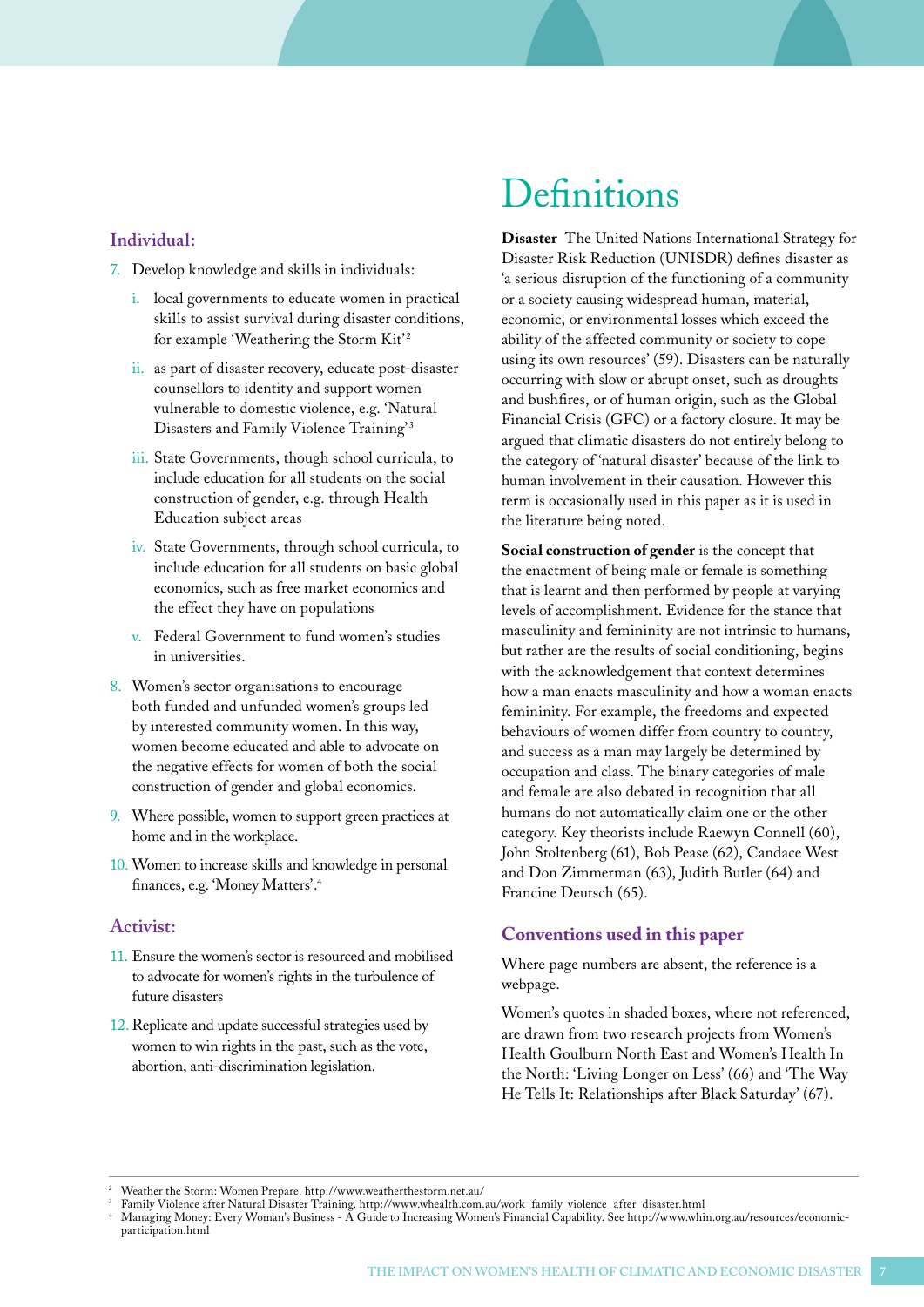## <span id="page-7-0"></span>Introduction

*"The issue of climate change ... is by far the greatest economic challenge of the 21st century. The science is sobering—the global temperature in 2012 was among the hottest since records began in 1880. Make no mistake: without concerted action, the very future of our planet is in peril."* christine lagarde, managing director of the international monetary fund (imf) (1)

There is growing consensus that the world faces three major crises – climate change, global economic vulnerability and the widening gulf between rich and poor. This is a critical time for the women's health sector to engage with the global politics that play a determining role in women's health status. Health, environment, climate and the economy are inextricably linked. As the Australian Women's Health Network (AWHN) writes:

*Aligned with CSDH [World Health Organisation Commission on the social determinants of health], the conceptual framework for women's health conveys the message that any action to improve women's health cannot limit itself to the social determinants but must tackle the structural mechanisms that produce and maintain the inequitable distribution of power, prestige and resources between men and women in the first place.* (2)

Climate and the economy dominate the socioeconomic and political context we inhabit. The global nature of the causes and consequences of climatic and economic disaster dictate a broad discussion in this paper before it narrows to consider women in Australia. Understanding the political issues that limit constructive response to climate change, and understanding the economic system that shapes women's disadvantage are both prerequisite to action (68). In the same way that education and awareness-raising was central to feminism, it is equally integral to effective action by women in regard to climatic and economic disaster. This is particularly the case when opportunities to understand the nature of minimising both climate change risks and growing inequality are limited by mainstream media with vested interest (69, 70).

The changes caused by global warming increase the instability of our environment, leading to new patterns of weather unseen before in human history. Little has been done to avert climate change, despite evidence and much publicity about 'the greenhouse effect' beginning to emerge almost 50 years ago (68). There is no effective national policy to cut emissions in Australia, a situation echoed in some of the world's biggest economies including the US, Russia and Japan (71). Despite the alarming circumstances, global initiatives such as the COP<sup>5</sup> have lost momentum and commitment, with the 19th COP at Warsaw considered 'the least consequential COP in several years' (72). The third GLOBE report released in February 2014 found that developing countries are leading the way with legislation from China, Mexico, Bolivia, El Salvador, Guatemala, Kenya, Micronesia, Mozambique, Nigeria and Switzerland (73).

While many governments stall, the planet edges towards a 4 degree rise in temperatures by the end of this century, in some places up to 10 degrees – an increase that is unlikely to allow adaptation for all:

*The 4°C scenarios are devastating: the inundation of coastal cities; increasing risks for food production potentially leading to higher malnutrition rates; many dry regions becoming dryer, wet regions wetter; unprecedented heat waves in many regions, especially in the tropics; substantially exacerbated water scarcity in many regions; increased frequency of high-intensity tropical cyclones; and irreversible loss of biodiversity, including coral reef systems*. (74)

A briefing paper from the Climate and Health Alliance and The Climate Institute reports that climate change contributes to fatalities and morbidities from extreme weather events; exacerbates chronic and infectious diseases; increases pollution; and reduces food quality and availability (75). In Australia, health costs are estimated at \$6 billion a year due to increased lung, heart and nervous system diseases from coal-fired power and the effects of pollution from fossil-fuelled transport (75). The report concludes:

<sup>5</sup> Conference of the Parties to the U.N. Framework Convention on Climate Change (UNFCCC) or COP. The United Nations Framework Convention on Climate Change (UNFCCC) is an international environmental treaty negotiated at the United Nations Conference on Environment and Development (UNCED), informally known as the Earth Summit, held in Rio de Janeiro from 3 to 14 June 1992. The objective of the treaty is to "stabilize greenhouse gas concentrations in the atmosphere at a level that would prevent dangerous anthropogenic interference with the climate system". http://www.cop19. gov.pl/unfccc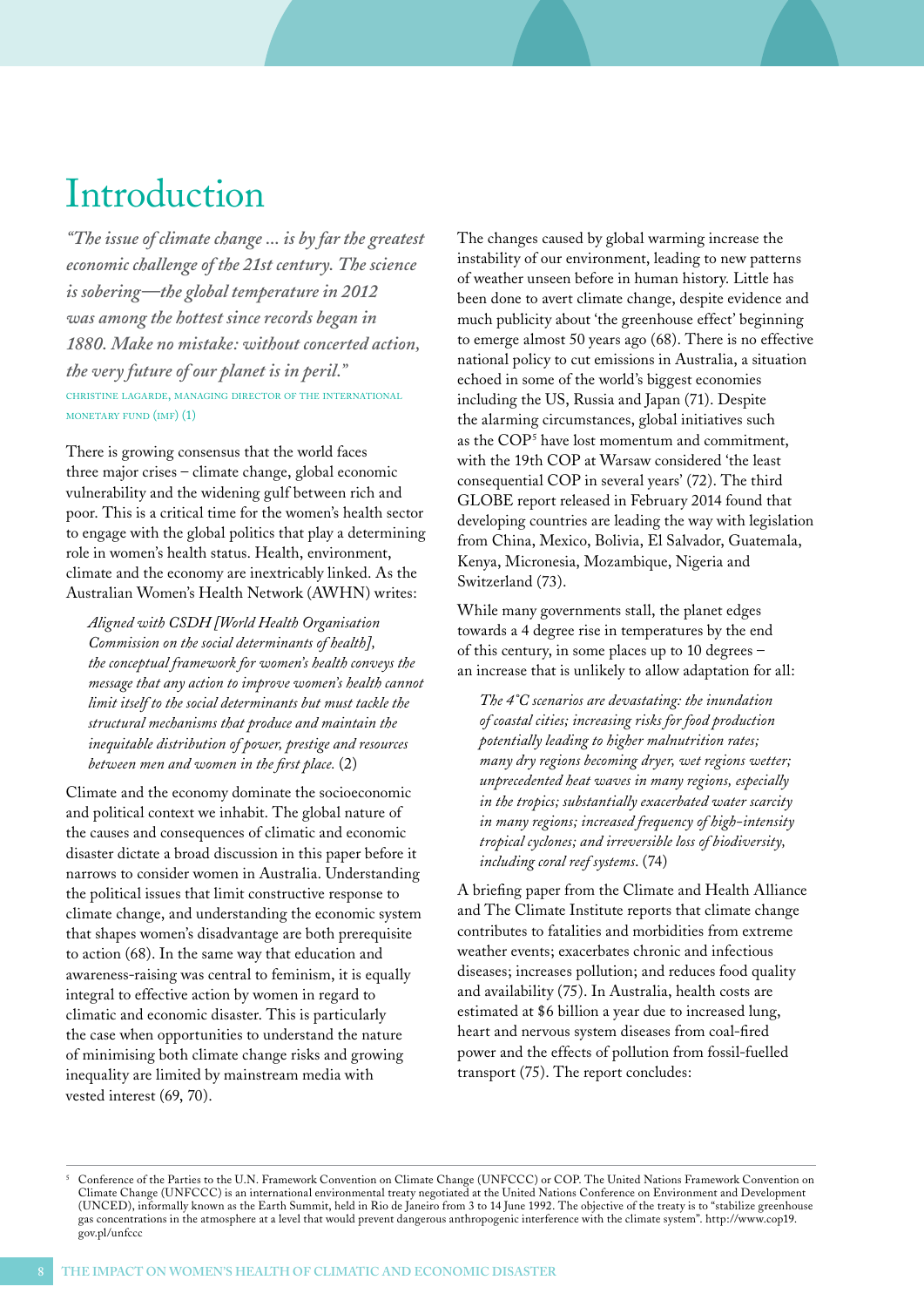*In general, it is the world's poor who will suffer most. In Australia, the elderly, the very young, and rural and regional communities—including Indigenous Australians—are particularly vulnerable.* (75)

Clearly, women will be disproportionately affected. Statistics continue to show that women comprise the majority of the poor, live in vulnerable housing, are less mobile and have fewer options than men (14, 15, 76, 77). There are risks to women's reproductive health, too, and infant and maternal mortality are both increased by climate change, especially in tropical areas and developing countries (78). Inevitably, women stand to lose the most in climatic disaster, as this paper explores (79). Understanding the inaction of successive Australian and international governments – inaction that ensures worse health outcomes for women – relies on an understanding of the economic drivers.

The paper begins with an overview of these drivers, then provides evidence of ongoing injustice for women – the context within which women experience climatic and economic disaster. Although both kinds of disasters are integrally linked, the sections that follow focus first on economic disaster and then on climatic disaster as they affect the health of Australian women, highlighting their impacts through quotes from individual women.6 Although it cannot address every circumstance, this paper includes vignettes to illustrate the experiences of both urban and rural women, while nevertheless recognising that rural women have borne the brunt of climate change earlier and more intensely than urban women (58). The conclusion points to opportunities for changing the impact on women's health of disaster. Detailed recommendations for structural, intermediary and individual change are included in the Executive Summary.

6 Unless otherwise cited, the shaded quotes and Bushfire Case Study in this paper are based Women's Health reports 66.

Parkinson D, Zara C, Weiss C, Duncan A. Living Longer on Less. Melbourne: Women's Health in the North, 2013, 67.

Parkinson D. The Way He Tells It - Vol. 1 Relationships After Black Saturday. Wangaratta: Women's Health Goulburn North East, 2012, 80. Parkinson D. The Way He Tells It - Vol. 2 Women and Disasters Literature Review. Wangaratta: Women's Health Goulburn North East, 2012, 81.

Parkinson D. The Way He Tells It - Vol. 3 The Landscape of My Soul: Women's Accounts. Wangaratta: Women's Health Goulburn North East, 2012, 82. Parkinson D, Lancaster C, Stewart A. A numbers game: women and disaster. Health Promotion Journal of Australia. 2011;22(3), 83.

Parkinson D, Zara C, editors. Beating the Flames. Wangaratta: Women's Health Goulburn North East. Available www.whealth.com.au/ environmentaljustice; 2011, 84.

Parkinson D, Zara C. The Way He Tells It - Vol. 4 A Gut Feeling: The Workers' Accounts. Wangaratta: Women's Health Goulburn North East, 2012, 85. Zara C, Parkinson D. Men on Black Saturday: Risks and Opportunities for Change. Melbourne: 2013.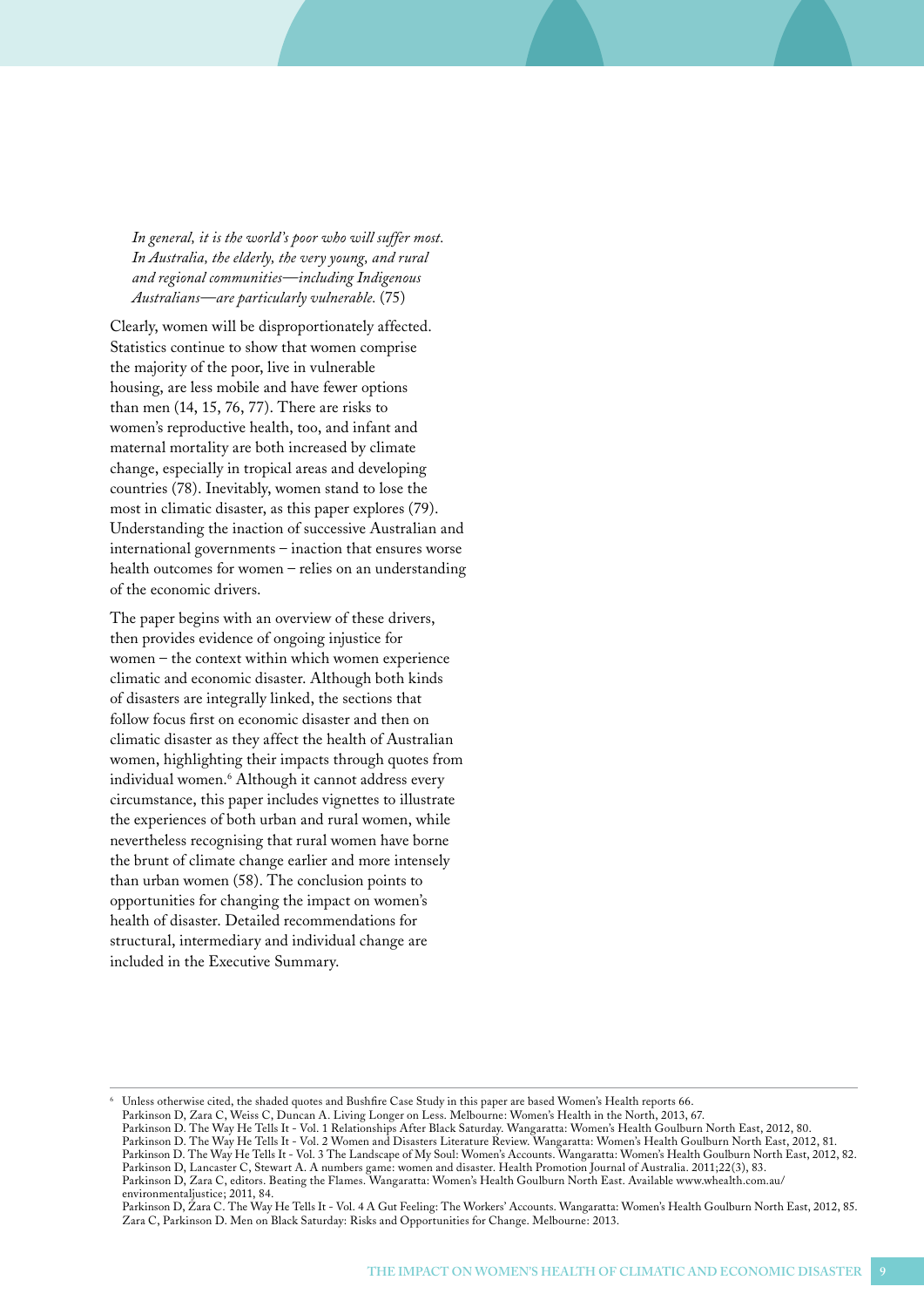## <span id="page-9-0"></span>Climatic and economic drivers of inequality

The climatic and economic drivers of inequality begin with 'free market economics' – a central tenet of neoliberalism – which promotes government policies of privatisation, deregulation, minimal role of government in society, and free trade (86-90). It assumes economic growth 'trickles down' through society from the rich to the poor, with the private sector being the dominant provider of essential public goods and services such as energy, communications and healthcare.

Over the past decade, it has been increasingly recognised that, in practice, the 'trickle-down effect' does not increase the wealth of all (91, 92). Instead, for the great majority of the population, the financial and health outcomes of this politico-economic theory are poor, especially for the most economically vulnerable, including women, single mothers and the elderly (93). Privatisation of essential services has resulted in worse population health outcomes in contrast to previous decades when government provided these services and there was less income variation (3, 94). Under free market economics, the rich have become richer and the poor (mostly women) poorer. The top 10% of the richest Australians benefited most, taking 50% of the income growth over the past three decades (95). The top 1% have done best of all  $(91, 96)$ .

*All the jobs I've done all my life, teaching, nursing, community service, they all pay far less than anything else, and I've worked bloody hard.*  **LORNA, 59**

*I don't know how much you know about the public housing situation but the supply is a fraction of the demand and the need ... [It is] in a shake-up at the moment and when it falls down a lot of people are going to fall out into the gutter.*

**LESLEY, 60**

*I had some savings and slowly but surely the pension didn't supplement my bills. I mean I have a huge medication bill which is a worry because I'm getting to the point now where I'm going to have to drop some off.* **BRENDA, 59**

Globalisation contributed to this exacerbation of inequality. With the entrance of China and Russia into the capitalist world market, free trade and multi-national corporations expanded as a result of globalisation's integration of business, trade, ideas and movements (6). Enormously powerful politically, multi-national corporations provide donations to political parties with policies favourable to their interests (3). The term 'corporatocracy' has been coined to capture the subsequent compromised relationship between government and business (97). Corporations such as General Electric and Apple have bigger balance sheets than some poor countries, and current tax provisions can mean it is legal for some corporations to pay little tax, for example, on profits on intellectual property (98). The OECD began consideration of issues such as these at the 2013 G20 meeting (98). Utility companies, oil and mining companies, media organisations and those holding power in the current status quo stand to lose status and wealth with effective action on climate change (and with feminist gains) (3, 69, 70, 96). To avoid this, using their wealth and power, they shape ideology through control of political institutions, and influence over educational and religious establishments and the media.

In 2007, global economic integration led to the bankruptcy of some major banks in the US with worldwide consequences, and this signalled the start of the Global Financial Crisis (GFC). Before this, the US dollar was the dominant reserve currency globally. Following the crisis, as the US dollar weakened, the Australian dollar became a safe investment. This, combined with Chinese investment in the Australian iron ore industry, lifted the Australian dollar to above parity with the US dollar and Australian profits fell in line with the lower competitiveness of Australian exports, e.g. in agriculture and manufacturing (99-102). For many Australian women, the consequence was loss of employment as private businesses in the globalised free market economy increasingly outsourced to the cheapest labour available, often in developing countries (3).

*The [employers] say, 'This is a function that*   $\alpha$ *you have to work voluntarily' ... That is what the agency says, 'Well you have a job, we have thousands apply'. So what do you say? That is when to shut the mouth and do.*  **ANU, 55, MIGRANT**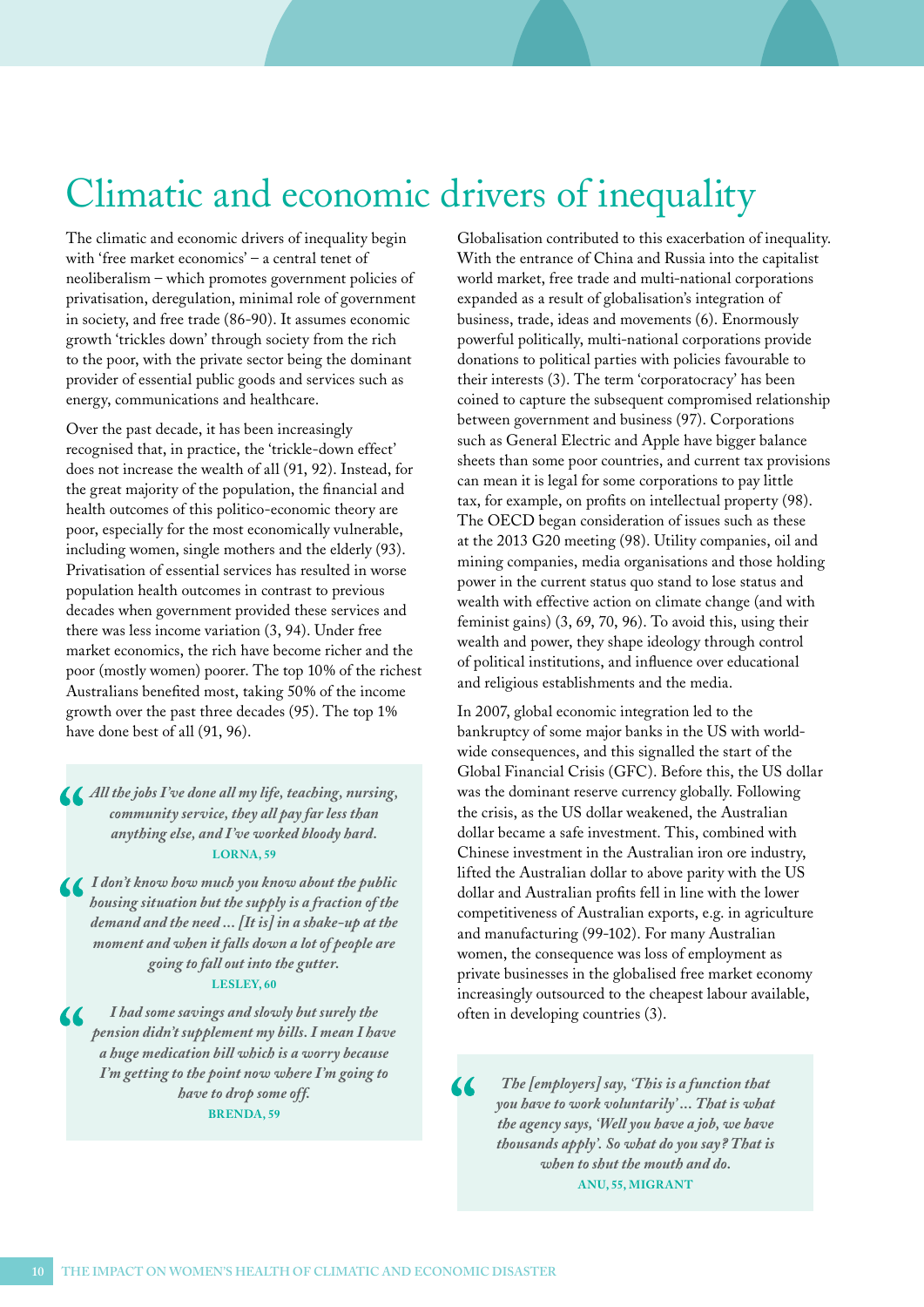Traditionally conservative entities like the World Bank and the International Monetary Fund (IMF), which previously tied free market conditions to their loans, are now doubting the veracity of the trickle down effect (91, 103). Joseph Stiglitz, recipient of the Nobel memorial Prize in Economic Sciences in 2001, and senior vice president and chief economist of the World Bank, wrote in 2013:

*The World Economic Forum's annual meeting in Davos has lost some of its pre-crisis panache. After all, before the meltdown in 2008, the captains of finance and industry could trumpet the virtues of globalization, technology, and financial liberalization, which supposedly heralded a new era of relentless growth. The benefits would be shared by all, if only they would do "the right thing." Those days are gone ... The shift in the debate from just a year ago seems dramatic: no one even mentions the notion of trickle-down economics anymore, and few are willing to argue that there is a close congruence between social contributions and private rewards.* (104)

Yet, policies in Australia continue to reflect free market economics, and this ideology was an important factor in the crisis facing the Goulburn Valley in Victoria with the possible closure of SPC Ardmona, the last fruit cannery in Australia (105). Limiting government 'safety nets' (106) and ending the 'age of entitlement' (107) involves cost shifting to those least able to afford it, as in the 2013 changes to the single parent benefit, the progressively increasing age of pension eligibility and changes to superannuation tax concessions. All disproportionately affected women, as women head 82% of single parent households and an estimated 90% of beneficiaries are women (108, 109); as age pension eligibility for women was progressively raised seven years from age 60 to 67 (with the Productivity Commission mooting a future increase to age 70) (110); and as proposed changes to the superannuation system penalise low income earners and increase tax concessions to those on higher incomes (111).

A further example is the Trans-Pacific Partnership (TPP), which at the time this paper was being written, was being negotiated in secret. Proposals under consideration could threaten access to medicines through patent monopolies and increased costs; challenge health promotion labelling initiatives; and potentially bypass Australia's legal system by allowing foreign corporations to sue the Australian government in international tribunals in regard to public health

and environmental laws (112-114). Australia's health promotion measures such as plain packaging of cigarettes, food labelling clarity and alcohol warnings on labels could be open to challenge. Concerns are emerging on many fronts with the underlying fear expressed by public health academics that free trade agreements reduce governments' authority in their own country (114). The TPP is a greater impost for women due to their role as primary and sometimes sole carer of children, those with disabilities or illnesses, and elderly parents, and would exacerbate a situation where even now, women on low incomes have no option but to forgo medicines because they are unable to afford them.

In contrast, the existence of a universal system of social support and healthcare, where it is government responsibility to provide these vital services, is more strongly correlated to positive health indicators than free market economics (106).

*Just living from day to day on virtually nothing, but I also think with my health, I'm not going to be around for much longer. I've got heart problems and my lungs and one kidney.*  **BETTY**

*I've been on a really low income for a long time and I've been losing sleep in recent years over what's going to happen over my housing prospects because I rent privately and I'm single.... The thought of homelessness … is really scary.* **ANNA, 58**

*My rent here is \$950 a month [and] I only get the normal pension ... it's a real desperate worry for me. I keep thinking I'm going to end up living in my car like I've seen some people.* **BRENDA, 59**

*I know ladies that I used to look after in home care ... candles burning at night, they trip over. I said, 'Oh you can't do that', they said, 'But we can't afford electricity ... And you know they don't want to go and ask their children because their children are just as bad off ... and the women have to go without something to pay for the day care while they're trying to pay the power bill. It's very sad. I don't think the government thinks of this.* **ROSALIE, 77, ABORIGINAL WOMAN**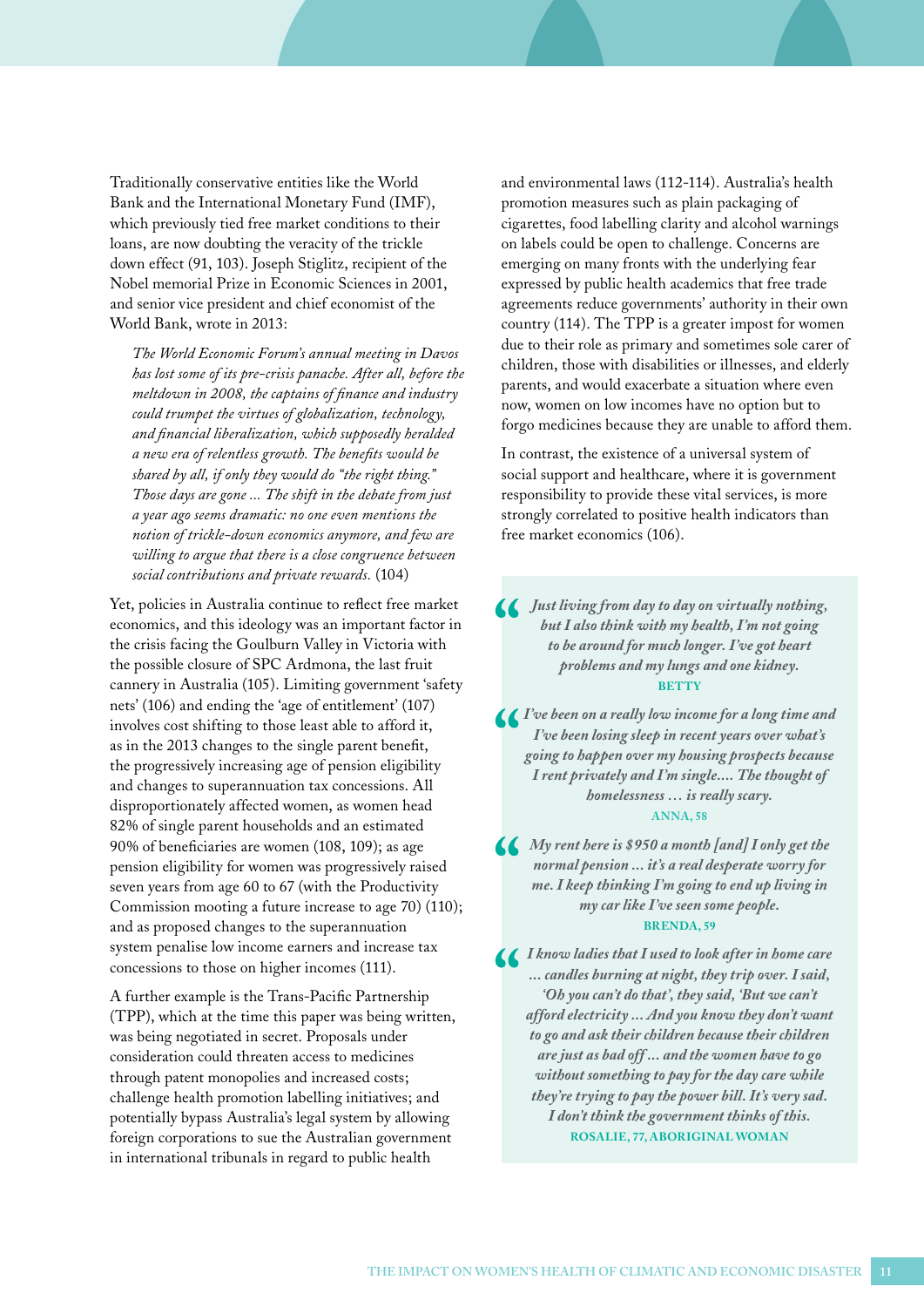# <span id="page-11-0"></span>Women and equality

Reducing inequality is essential for stable economic systems (91, 115, 116), and the failure of free market economics to offer security to all – particularly women – has been recognised at the top level of monetary regulation. For example, as one strategy in reducing financial inequality and restoring a stable world economy, IMF Managing Director Christine Lagarde emphasised the need to 'tear down all obstacles in the path of women':

*Gender inclusion is critically important ... the evidence is clear, as is the message: when women do better, economies do better. So policymakers and economic leaders must do better in supporting women.* (1)

The evidence of inequality for women is equally clear, as captured in the Australian Women's Health Network's 2012 paper on 'Women and Health and Well-being', which highlights additional burdens for Indigenous women, refugee women and women with disabilities:

*Women in Australia have fewer financial resources, less wealth and property, and higher family burdens in the dual economies of paid and unpaid work than their male counterparts. They ensure the reproduction, well-being and survival of others, from newborn to old age, but often lack necessary support and financial independence. There are specific groups of women whose health is significantly compromised by their exposure to risk and social experiences.* (117)

The privileging of men is well documented, if ubiquitously forgiven and ignored (118, 119). Its invisibility is its strength (60, 62, 120), as 'belief in the naturalness of inequality leads most people to accept and live with existing inequalities in the same way that we live within the laws of gravity' (62). Privilege has many dimensions – being White, male and middle class – and gender is just one, intersected as it is with other aspects of discrimination like race, religion and class (3, 121). Being male is, however, an undeniably powerful privilege.

*The source of the problem is power, with men enjoying more of everything: money, attention, influence, status, even leisure* (60).

The prevailing image of leadership in Australia continues to be male and White as reflected in the 2013 Federal Government Cabinet and many corporate boards. At Board and Chief Executive Officer (CEO) level, only 15.4 % of ASX 2007 directors and 9.2% of executives in Australia's top 500 companies in 2012 were women (122). In the context of climate and the economy, men dominate at leadership levels with women's perspectives rarely considered in policy (18, 76, 123). Despite comprising the majority of grassroots leaders and activists, women are underrepresented in environmental and economic leadership (124).

This dearth of women in leadership roles is reflected in disaster management (20). As in the US, women in Australia are included in the lower professional ranks but are not in positions of power. In New South Wales in 2011, 21% of 'operational' Rural Fire Service (RFS) volunteers, who include fire-fighters, team members, crew leaders, team leaders and officers were women, but only 4% of deputy captains and 2% of brigade captains were women (125). According to Eriksen (125) 'This gendered division of both membership numbers and roles reflects the continual reliance on patriarchal structures for the control of both technology and nature'. In Victoria, the Country Fire Authority (CFA) is an equal opportunity employer but this legislation does not include volunteer fire-fighters. As a result in 2011, only 14% of volunteer firefighters were women, reflecting a culture of sexism and 'gendered hostility' towards women in the organisation that is unacceptable and unjust (126).

Surviving disasters, both natural and economic, is just the beginning, as women are at risk of both male violence and disproportionate financial penalty in disasters' aftermath (48, 127-129). Short-term, the GFC exacerbated women's poverty more than men's through early job loss (93) and women had few options but to step in to caring roles when formal support services were cut (93). In Australia, too, women were reported to work harder and longer than men after both kinds of disasters (37).

7 The ASX 200 is a Stock market index that measures the performance of the 200 largest stocks present on the Australian Stock Exchange. http://www.investorwords.com/8349/SP\_ASX\_200.html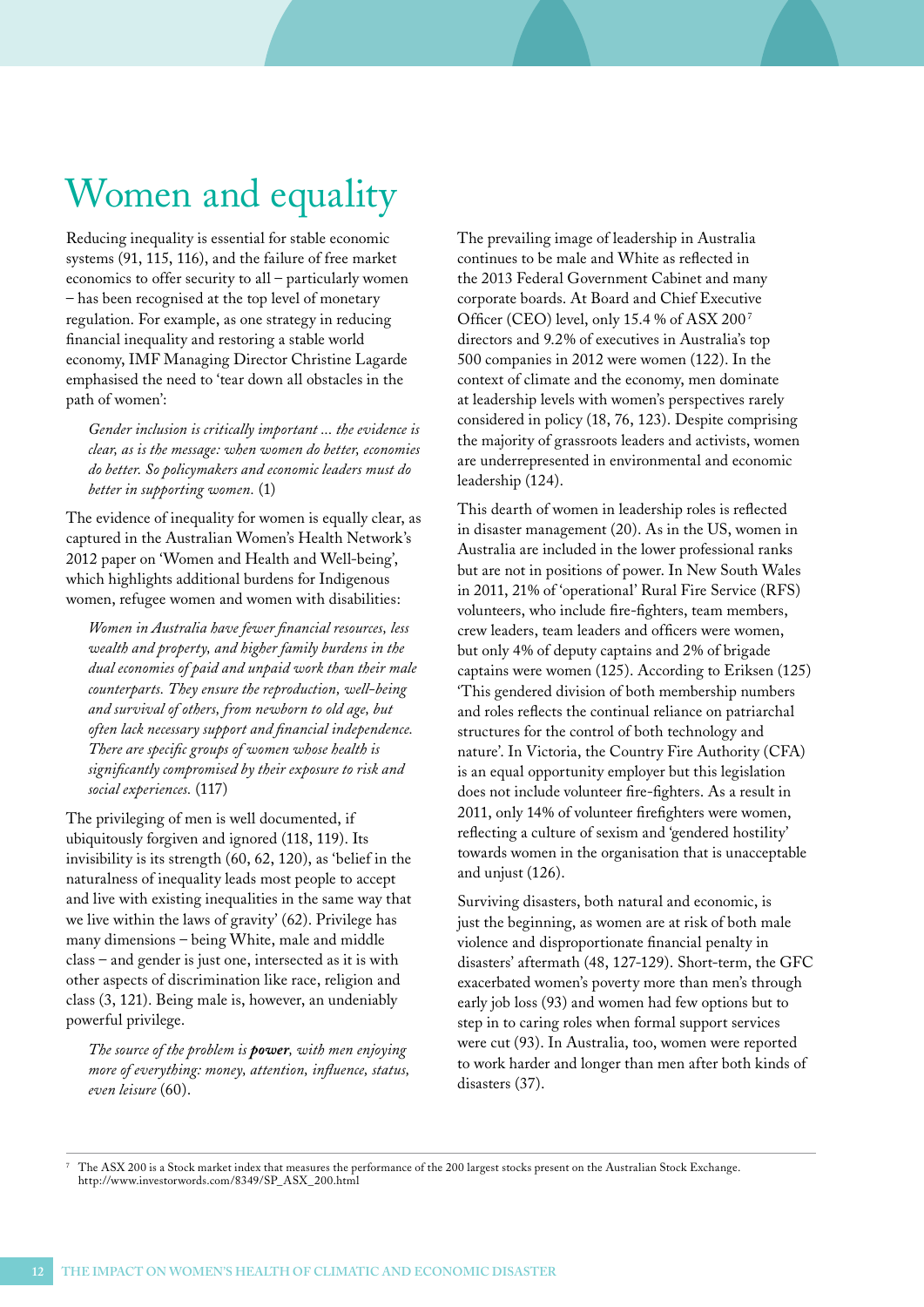The chaos that follows a crisis is a window of opportunity for change – regressive or progressive - and disasters provide the environment for women and minority groups to lose ground in their hardwon progress towards equality, as patriarchy reasserts itself (56,57):

*[W]hen something like a natural disaster destroys the institutions of the state, the workplace, and the home, men feel their hegemony is in crisis ... [and the] crisis situation provokes attempts to restore hegemonic masculinity*. (46)

*Men don't do what we do ... the caring ... if a woman wants to do anything they have to make sure they have a babysitter, you know whether it's an uncle or an aunty.... Whereas a man can just get up, walk out the door, get in the car, turn the key.* 

#### **IRIS, 55, ABORIGINAL WOMAN**

 $\overline{\mathbf{K}}$ 

 $\overline{\mathcal{L}}$ 

*He was a hard worker, but then he could be a hard worker because he come home [and] everything was clean.* **GIULIA, 68, MIGRANT**

*I've got a brother.... He doesn't look after my mother ... My mother, her partner ... I do a lot of care of them. Even though they've got six kids, I'm the only one who really does anything, which gives me the shits as a feminist because most of them are boys.* **LESLEY, 60**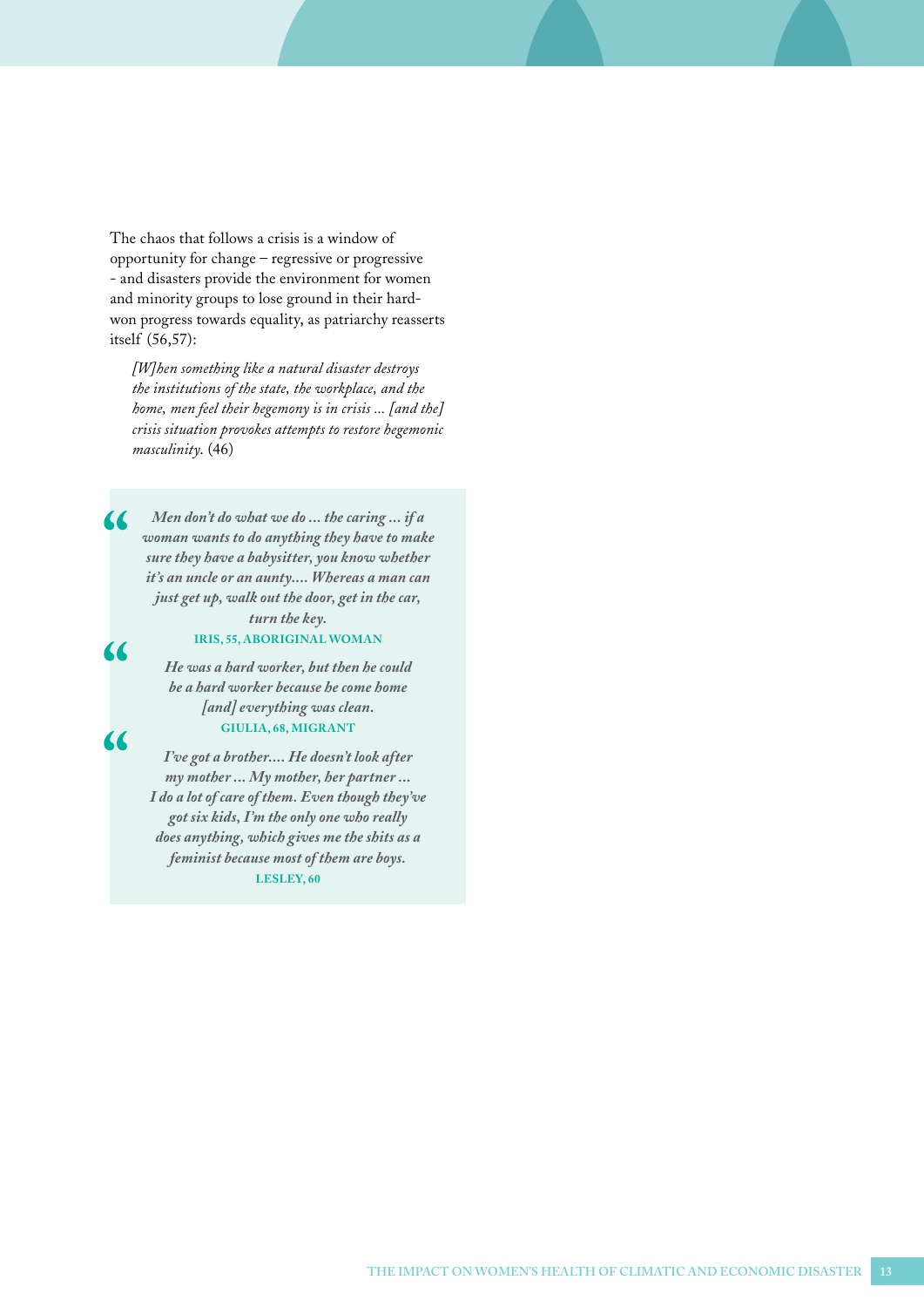## <span id="page-13-0"></span>Economic disaster

Economic disasters may take a number of forms from crises on a global scale, such as the GFC, through to small-scale economic changes that affect a specific geographic location and have primarily local effects. Economic crises may be further divided into sudden onset, such as the closing of a factory resulting in the loss of a large number of jobs within a single community (as occurred recently in Australia as a result of General Motors' decision to close its Australian Holden factories) and crises that have a slow onset, such as those caused by drought or industry downturn (as in the case of the gradual decline of the Tasmanian timber industry).

Women are disadvantaged at each stage of an economic crisis: planning, managing and rebuilding. During the planning stage, most macroeconomic policies are gender blind, neglecting to address the structural factors that construct women's economic vulnerability, and leaving women with no buffer for protection in the case of an economic crisis (130).

At the management stage, initial financial stimulus packages issued by governments tend to be similarly gender blind, targeting traditionally male-dominated industries such as construction (93), and subsequent austerity policies usually involve heavy cuts to social services and the public sector, which leads to the loss of jobs in sectors dominated by women and increases women's workloads to compensate for the loss of public support (3, 93).

During rebuilding, the absence of policies specifically targeting women and taking into account their specific circumstances serves to deepen inequality (131). Women can be forced into precarious social and employment situations, suffer ill-health, food insecurity and violence. Times of unemployment and economic recession have consequences that continue well past re-employment or economic recovery as strategies employed by struggling households (many of which are headed by women) such as selling assets, taking on additional debt or taking children out of school are difficult to reverse (132).

Short-term, the GFC exacerbated women's poverty more than men's through early job loss (93) and women had few options but to step in to caring roles when formal support services were cut (10). During the GFC, a sharp decrease in wages took place generally, but the decrease was more significant for women across all industries (7). During this time, female labour force participation rates actually increased as women entered paid work to contribute to expenses such as mortgages and credit card repayments. Changes in labour markets overseas and in Australia resulted in more women entering precarious, low-paid, and/or informal work, with attendant exposure to greater health hazards at work than men (133) and an increased risk of exploitation (6).

Following the 1997 Asian financial crisis, women and girls were found to be particularly vulnerable to poor health and nutrition (10). Rates of prostitution or 'survival sex' were noted to increase, resulting in women's increased exposure to sexually transmitted disease and violence. Although conditions in the countries that suffered most from that financial crisis are very different to Australia, it is likely that similar effects occur here. Anecdotal evidence emerged of single mothers resorting to prostitution to support themselves and their families following the changes to the Sole Parent Benefit in 2013 (134), and it is known that women in Australia, as in the rest of the world, are the first to give up food under conditions of food insecurity (135).

The Global Financial Crisis (GFC) of 2007-2008 had a disproportionate impact on women (6). The initial effects of the crisis spread quickly to housing mortgage foreclosures, job losses, stress and poverty, and in many countries government stimulus packages were followed by austerity measures. Although Australia's alternative response in stimulating the economy avoided many of the negative effects that damaged overseas economies and people (136), funding cuts by government to charity organisations and loss of public sector jobs were experienced in the wake of the crisis. Both are sectors which tend to employ many more women than men (4). Women also predominate in retail and hospitality sectors, which were affected by a reduction in consumer spending after the crisis (5). Domestic workers, too – often migrant women – were among the first to lose their jobs as their work is considered dispensable (6). The result was more women in economically precarious situations (6).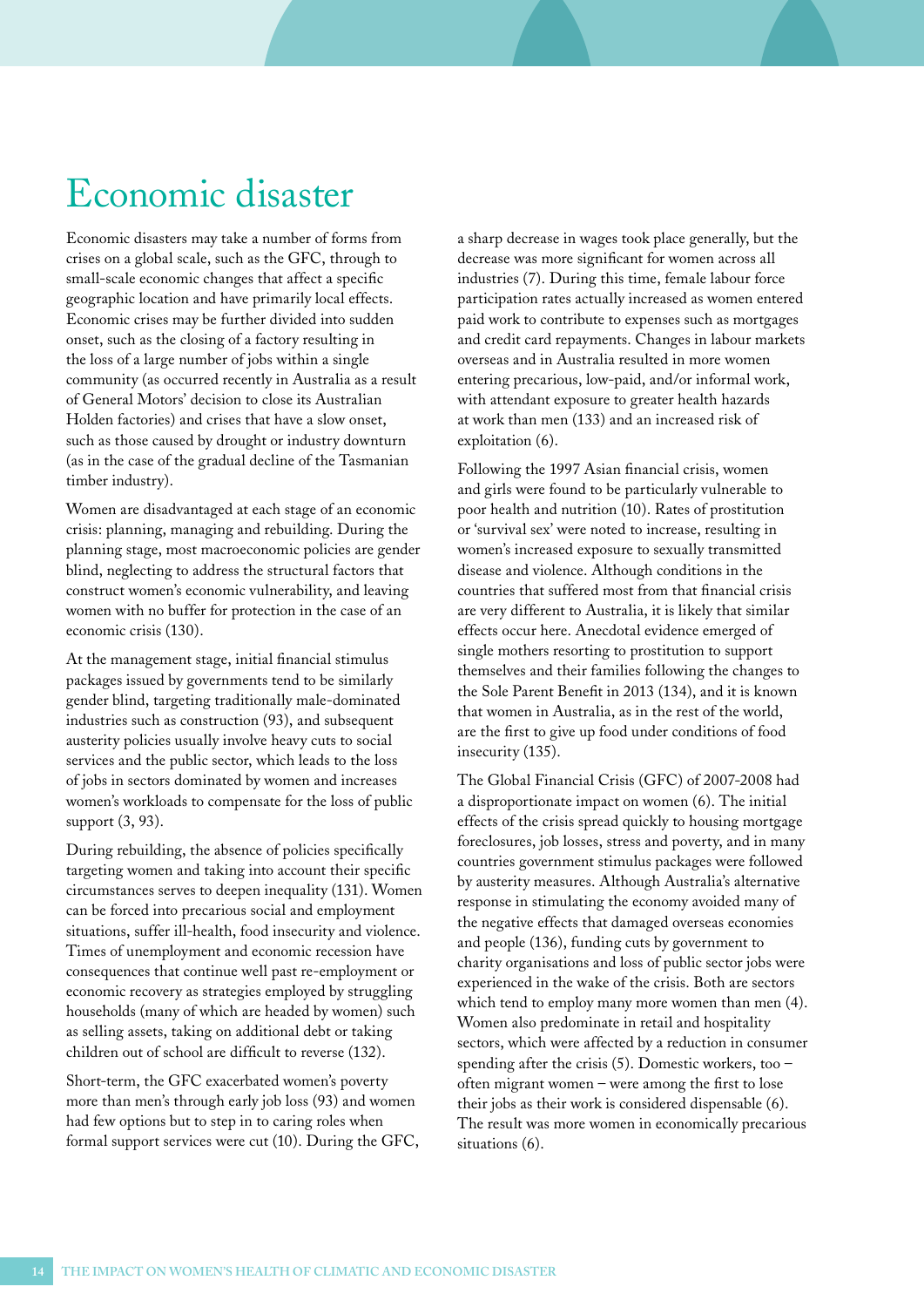<span id="page-14-0"></span>In regard to more secure work, similar gender norms prevailed, with almost 40% of employers agreeing in a 2005 global survey that when jobs are scarce, men have a greater right to a paid job (4). Research from the UK Equalities Office found that 24% of men think it makes sense that 'people' on maternity leave are made redundant first (11), and Australian research found that their ideal employee profile is one that is male, young and unattached, with 40% preferring employees without children (137). Due to gender roles, women are much more likely to give work as a gift, rather than barter or trade like men (138), and men's independent activities are generally more driven by profit, with the work of women usually enabling the leisure activities of men (139). Primarily, women's roles as primary carers of children allow such discrepancy, as women who are primary carers do the equivalent of a full- time job (39, 140). A 2012 report indicated that Australian women's unpaid care work was estimated to be worth AUD\$650 billion – half Australia's gross domestic product (GDP) (39, 140).

Local and international research has shown that situations of economic insecurity can lead to increased violence against women as relationships become financially stressed (6, 14). This may be especially the case when women bring home a larger income to support the family, thereby gaining greater access to socioeconomic opportunities and the independence that goes along with this. Some men perceive a threat to their role as masculine provider (138, 141-143). The necessity for women to take on extra paid work in cases of economic decline or loss of income for a family has been extensively documented in Australia (144, 145), and approximately 37% of farm income comes from off-farm employment and 73% of women need to seek off-farm work (38). It follows, therefore, that Australian women are exposed to this risk of male violence in economic disasters. Indeed, violence against women around the world rose after the GFC as families from all continents experienced the consequences, including in the United Kingdom, Ireland and the USA (6).

*There would be any number of farmers around here still farming purely because the wife is working outside the farm. I think it's the only reason they are still farming.*  **SONYA, 38**

The following four vignettes highlight different circumstances in which women may experience economic disaster.

### **Vignette 1: Long-term economic disasters: Rural women and drought**

Sociologist Margaret Alston and others' extensive work on the experiences of rural Australian women during drought reveals that not only are they forced to seek off-farm work to support the farm financially, but they will also experience an increase in on-farm work as capacity to hire outside help declines. Women may take annual leave from their paid work in order to work on the farm during times of high demand, and many keep working beyond the age when they would usually retire. In undertaking both on- and off-farm work, women are not exempt from their traditional gender role work of household labour and child-raising (7, 146). Fundamental farm family structures and the gender stereotyped division of labour remain the same, with women continuing to do the gardening, household work, child care, food preparation, and occasional farm work (139).

At the same time, women's unpaid labour, caring and volunteer work must increase to compensate for cuts to public expenditure in sectors such as aged care (7, 146, 147). According to Alston, 'pluriactivity has become a way of life' (148). This overwork – often lasting years – has resulted in significant health consequences for rural women, particularly exhaustion (139, 144, 145, 149, 150). Despite their financial contribution to the family farm and the fact that women's roles frequently extended to bookkeeping for the farm, women were mostly excluded from major decision-making (38, 139, 148). Many women report strain and heartache from their partners' resistance to selling the property or leaving the industry – resistance that often entraps women (38, 151).

A further consequence of free market policies is the exodus of young women from rural areas as employment opportunities shrink beyond the discrimination that already restricts career opportunities for women (152). The 'macho' profile of rural areas leads to gendered work profiles (142, 146) and reductions to services restrict job opportunities in traditionally female dominated areas such as education, welfare and banking  $(7, 146, 151)$ .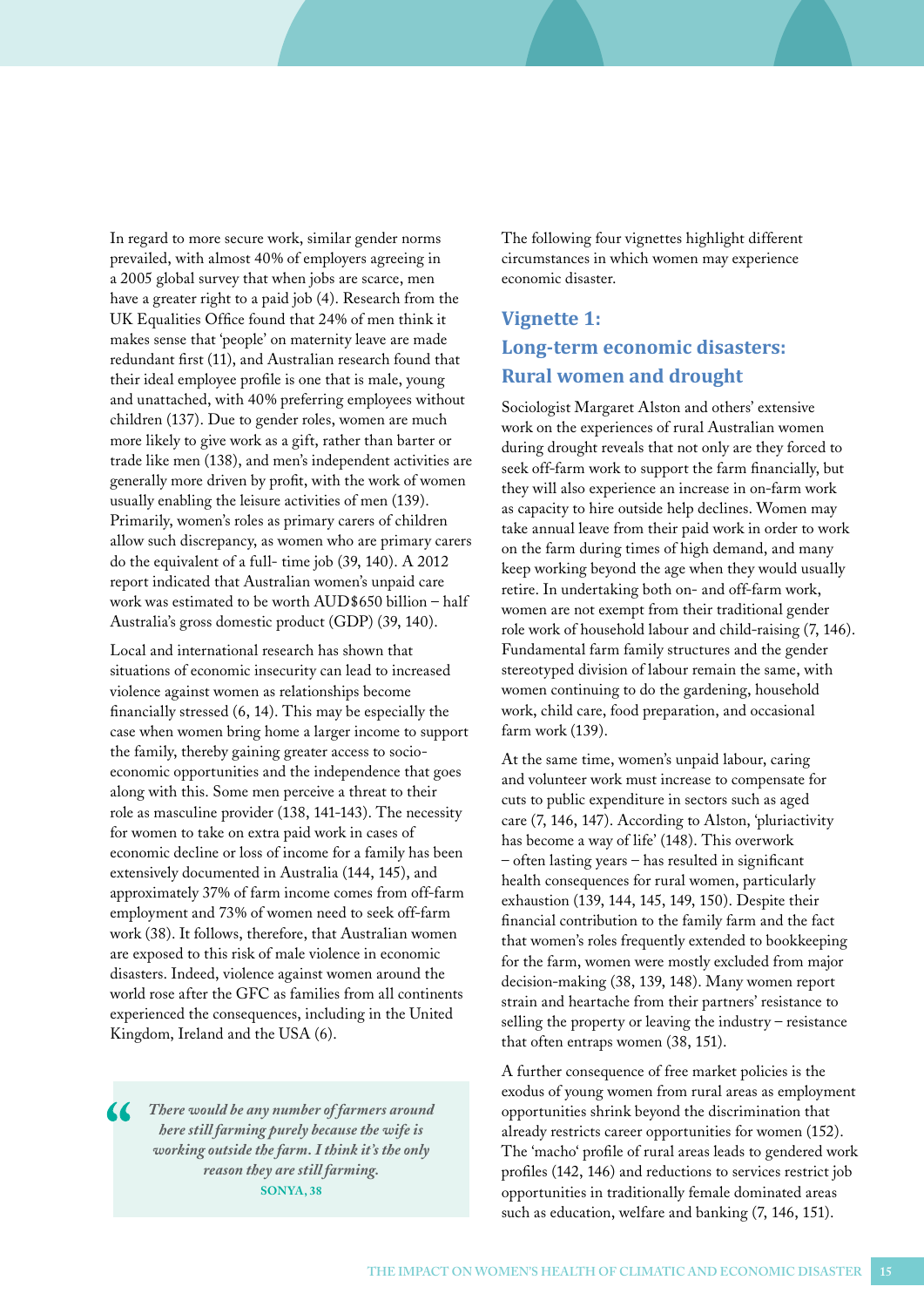<span id="page-15-0"></span>*The kids have got a great life – they've got everything they want – that's coming out of her job. She pays the grocery bill so the kids are fed, everyone's fed, everyone's happy ... but if you look at her schedule – they're stand up shifts ... she became a wreck and now she's had a few little ailments and she's in a fair bit of pain .*  **ROBERT, IRRIGATION FARMER, 38**

*My wife] is a lot ... [angrier] than she used to be and I see a grumpy person now instead of the person who was the fun-loving housewife that she used to be ... And she doesn't help on the farm anymore whereas she used to ... [Before, when she'd come back from a full week working away] I'd be pulling half a day out of her.* **ROBERT, 38**

*The more I'm successful the worse it is for him – it's that sense of failure. I'm sure he'd ultimately like me to be back there and just run all of that [household and books] for him, but I'd go nuts because I'd have no money ... he's not a bad farmer. But he's overburdened and he's not alone ... it's catastrophic what's happened to us ... I'm so tired ... I can't speak to John about it. ... sometimes it gets overwhelming.* **CHLOE, WIFE OF JOHN, 38**

 $\alpha$ 

*You're talking to someone that lived on a beef stud farm ... I was an outdoor girl that would try to help my father until I reached puberty and then that wasn't encouraged, and the succession of the farm goes automatically to the son ... it's almost subliminal ... I do know of another family in that locality where the female is the farmer. She's a great farmer and the son didn't want to. So that family was able to foster that interest irrespective of the gender.*

**FIONA**

### **Vignette 2: Short term economic disasters – Job loss**

According to neoliberal philosophy, inefficient industries create a drain on the system and fail if they are unproductive; therefore factory closures are a natural process and should not be prevented. Geelong (in Victoria), for example, faces imminent job losses in the hundreds from Alcoa, Ford, Qantas and possibly ShellThe following four vignettes highlight different circumstances in which women may experience economic disaster (153). In a culture of reduced public spending, there is minimal government support for newly unemployed workers, and cuts to government benefits and services particularly affect working women, especially single mothers and low-income families.

The consequences of a woman losing her job in such circumstances include higher levels of stressrelated illness (7), lower take-up of health-promoting activities (9) and increased financial pressure when women are solely responsible for dependents (140, 154). Men's violence against women may increase in times of financial stress (11) and women's reduced financial capability may limit their options to leave (155). After economic crises, women trying to re-enter the job market after having children will find it more difficult in the increased competition for jobs (156), and where they are likely to face discrimination due to their age or skill level (7). Job loss has a flow-on effect to retirement savings (133, 157).

The *indirect* effects of such factory closures will also be significant for women. When economic conditions in the household worsen, women generally take on a larger share of the household work to compensate (7).

 $\alpha$ *I was retrenched in May and now after two months am in the uneasy position of being unemployed, having very little cash on hand, and \$20,000 in super ... I am not eligible for the age pension till August 2014 ... I was not entitled to a redundancy payout ... To lose my job so late in my working life is pretty scary.*  **ELLEN FROM LLOL**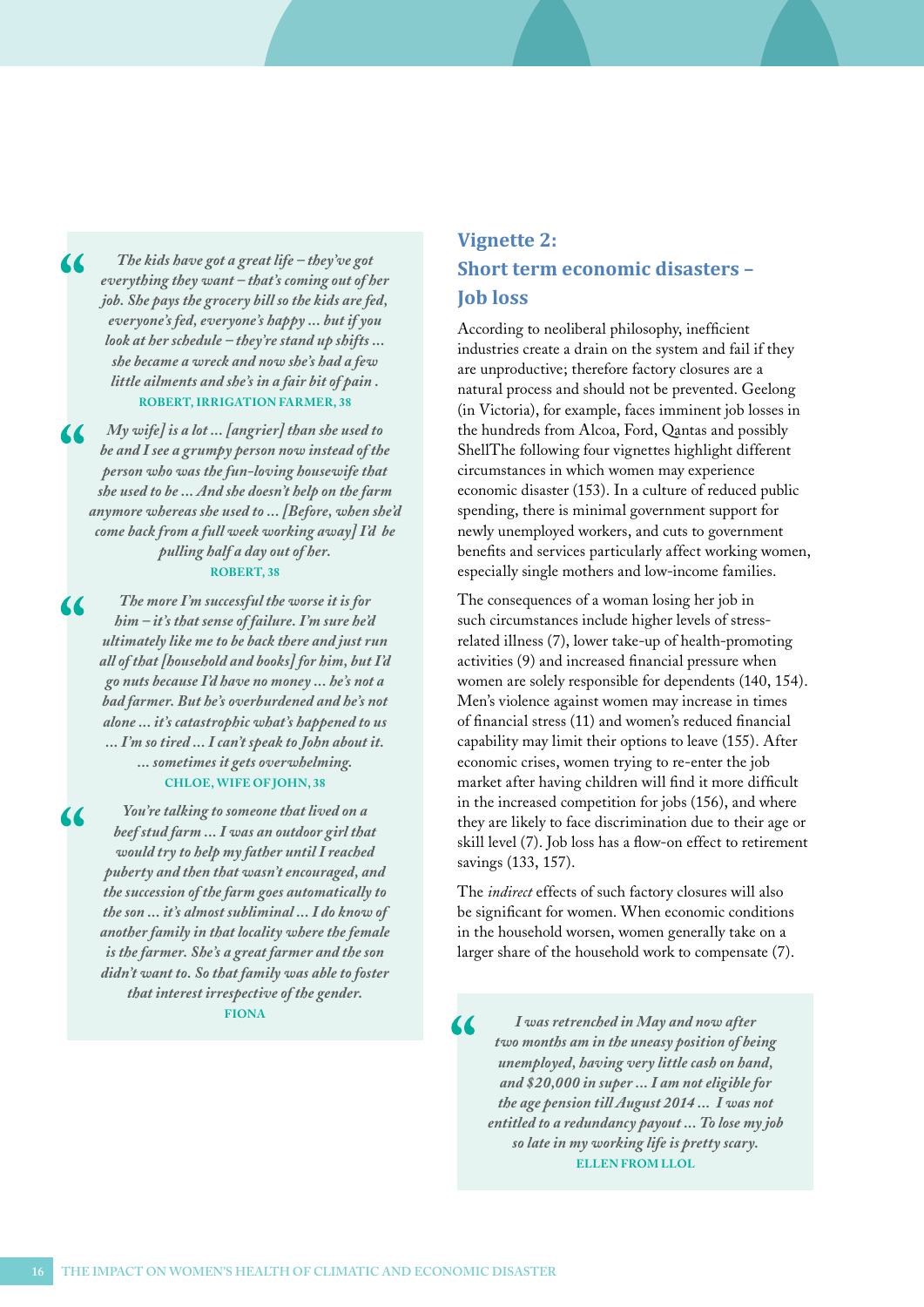<span id="page-16-0"></span>For example, a woman whose male partner loses his job will be at greater risk of stress-related health problems due to a higher workload from having to increase paid work while continuing her gender role obligations of household work and childcare, and sometimes community work to maintain cohesion in the face of growing economic and social pressures at the community level (155, 158).

*The caring, I think women have always been less paid than men. And they aren't seen as employable as men because they have the babies and everything. I know they've got maternity allowance now and things like that but I know when Sally was working and she had her first child, and they said, 'You're not going to have another one soon are you? '... All employers do it.*  **IRIS, 55, ABORIGINAL WOMAN**

### **Vignette 3: Structural inequity in superannuation**

The current hybrid pension/superannuation system in Australia wrongly assumes that men and women reach retirement with similar work histories. While past discrimination against women in the workplace was stated in policies and procedures and is now barred by anti-discrimination legislation, gender discrimination continues in less overt ways. For example, economic analyses continue to prove the vastly unequal retirement incomes for men and women which emerge principally from the gender wage gap and women's interrupted career paths through caring responsibilities (159).

The gender wage gap is estimated to result mostly from discrimination (160) – and a forthcoming research report from the Australian Human Rights Commission will formally document women's experiences of such discrimination (160). Other factors that contribute to lower superannuation balances for women include marital breakdown, domestic violence and social expectations that women will provide care to others. Even if women were to work full-time on average female earnings for 40 years, while contributing 15% to superannuation, they will likely outlive their super (161).

*The persistent gap between male and female remuneration for similar work and the gendered nature of informal care work play an important role in determining labour market outcomes for women. It is hard, if not impossible, to incorporate such factors into conventional notions of choice ... This analysis shows that the current superannuation scheme effectively takes the gendered income inequalities that exist during people's working lives and magnifies them in retirement.* (162)

After the GFC, fewer women chose to retire as they generally had fewer assets (7) and some had to return to the workforce after retirement as a result of the effect of the crisis on their superannuation (66).

### **Vignette 4: Long term economic disaster – Decline of the timber industry in Tasmania**

The decline in the forestry industry in Tasmania is occurring amid a general rural economic downturn of around 1.3% annually (38). This is caused by a combination of factors including minimally subsidised family farms trading on a global market, low commodity prices, and the high Australian dollar (94, 146, 151, 155, 163, 164). The situation is exacerbated by unsympathetic free market policies because the Australian government sees agricultural decline as inevitable and policies that aid the industry as hindering the marketplace (38, 146, 165, 166).

A report conducted by the Cooperative Research Centre for Forestry in 2011 found women aged between 30- 39 years of age suffered the worst health effects from the decline of the Tasmanian timber industry (155). As with job loss after factory closure, the general economic downturn in communities made re-entry into the labour market particularly difficult and women attempting to find new jobs were hindered from reentering the labour market by lost skills (156, 167). Nevertheless, echoing the situation for women on farms, the declining productivity of the forestry industry forced women to take any job to subsidise the family income. In obtaining new employment, women frequently had no option but to live away from home and/or travel long distances (38, 58, 139, 146, 168). Many of these women did not have access to re-training programs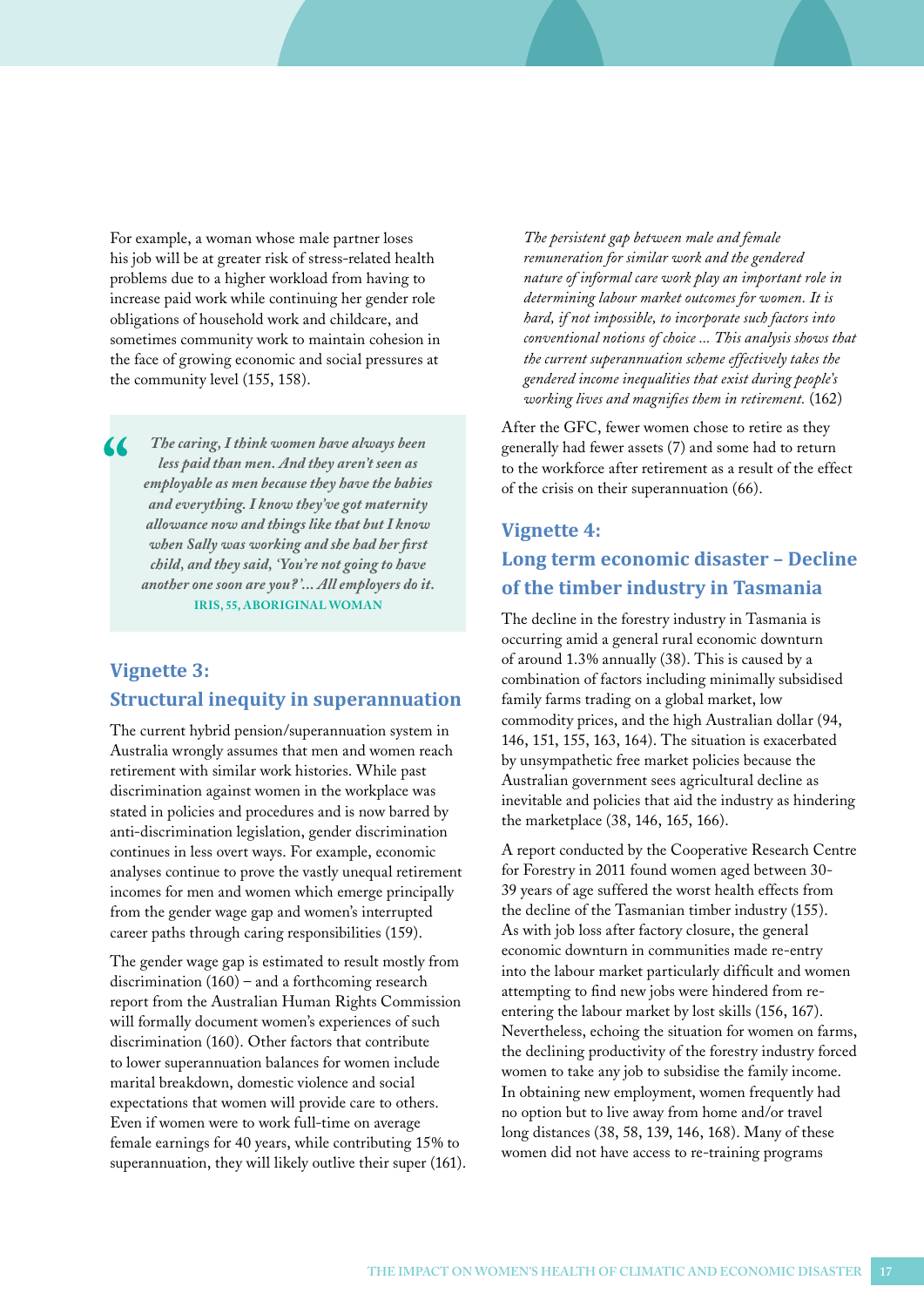offered by the government, which were targeted at those who worked directly in the timber industry, thereby deepening gender inequality (58, 94, 155). In these circumstances, women reported exhaustion from travel and from supporting men and families psychologically. The final injustice was that women reported being viewed negatively by the community and seen as neglecting their duties as wives and mothers by working away from home (38).

Schirmer et al. (155) reported that much could have been done to help those who had lost work through the timber industry shutdown, and that a large proportion of those who had managed to find new work since losing their jobs were working in worse-paid, lesssecure conditions. Approximately 20% of families in this industry in Tasmania experienced a fall in income, 68% had not had a pay increase since 2008 (in the face of rising costs of living), and 75% reported an increase in stress level from lack of job security (155). Where respondents found new employment, it was paid at a lower rate or casual. More than 50% of survey respondents had high impact stress, depression or anxiety about their future. Such stress (although not causal) has been linked to domestic violence and family break-up, amongst other negative changes (155). The decline in the timber industry has been accompanied by a significant drop in property values due to shrinking population and oversupply of properties on the market, leaving remaining residents at risk of considerable financial disadvantage if they decide to sell their property (167, 169).

Women affected by the timber industry decline, now unemployed, with strained or violent family situations and with subsequent health problems have made choices over their lifetime based in widely divergent government policy environments. Consequently, there is a high degree of distrust towards government policy by rural women (58). A potted history of the Tasmanian timber industry reveals the extent to which women's lives (and men's) are shaped by government policy, and the injustice of applying free market economics in capricious ways, supporting one industry or one factory and not another with decisions influenced by electoral implications (170). Federal policies encouraged timber plantations in the 1990s, as small agricultural farms

became less productive (169): approximately one in 25 dairy farms were turned into large-scale plantations, where less labour was needed. This has the unfortunate consequence that several plantations were foreign owned, thereby bypassing the local community in sharing profits. Environmental opposition to felling native forests saw a long, drawn out battle with the forestry industry which was only settled with a deal in 2013 under state and federal Labor governments (171). This deal is now threatened by the 2013 federal Coalition government's application to take a large part of the Tasmanian old growth forest off the UNESCO heritage listing, arguing that it restricts business (172).

The forestry industry decline has so far led to the loss of 3500 directly related timber jobs and other secondary employment, local economic recessions and outward migration (155, 169, 171). Tasmania now has the highest rate of unemployment of all states and territories (155, 173). Communities are further divided socio-politically by debates over the environmental damage caused by the timber industry (174) and these factors could lead to a heavier burden on women, including increased social isolation.

*'A worker's ability to adapt successfully to change depend on a range of factors from human, social and financial capital … in addition, their capacity to adapt may be constrained by considerations such as family commitments.'* (155)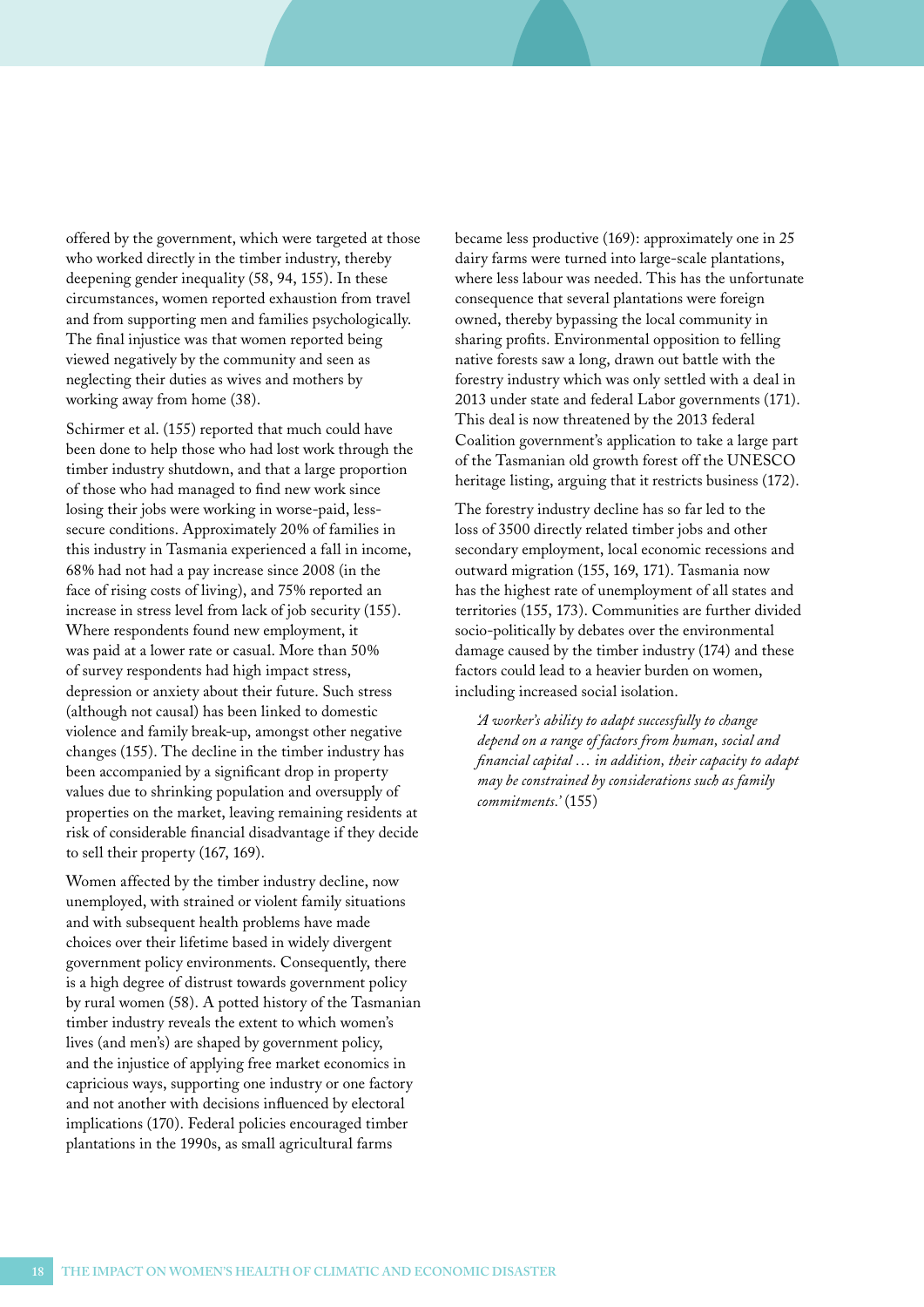## <span id="page-18-0"></span>Climatic disaster

The estimated lifetime exposure to natural disaster is one in six for Australians (175), yet a gendered perspective is largely absent from planning for disaster prevention, management or reconstruction (21, 120, 176). Globally, women and children are at greater risk both during and after a disaster (12-16, 177) and more women than men die in disasters (18-20). Across the world, women are poorer than men and inhabit more risk-prone localities and housing (15, 16, 21, 32). In the immediate aftermath of climatic disasters such as floods and bushfires, one of the primary reasons for women's greater vulnerability is economic insecurity. Finances are vital to survive the interruption to income and severe financial strain due to losses caused by disasters (30).

The 2013 Intergovernmental Panel on Climate Change (IPCC) report:

*... establishes with high levels of certainty that the planet is warming. The mean global temperature has risen by almost 1°C since pre-industrial times, with increasing temperatures over land and sea. Carbon pollution is already dangerously high. The atmospheric concentrations of carbon dioxide, methane, and other greenhouse gases are now higher than at any time in human history, and at any time for at least 800,000, if not millions of years.* (178)

For Australians, every decade since the 70s has been warmer than the last; sea levels continue to rise, with displacement threatening low lying Pacific Island states; there is increasing risk from tropical insect borne diseases; and the nutritional quality of wheat is compromised by elevated CO2 levels (178). Climate change has significantly increased the Forest Fire danger Index at 16 of 38 weather stations and the mental and physical health costs associated with extreme weather events has increased (178). While a 2014 report on Australian attitudes to climate change found that more than 80% of Australians believe climate change is underway, it is given relatively low priority by them, below cost of living, employment and education (179).

In coping with the immediate and evident effects of climate change, women have fewer resources to allow adaptation such as re-location or retrofitting homes to mitigate against extreme temperatures and weather events or installing water tanks (22). Poverty and mental health are linked (93) and the effect of climate change on mental health has also been noted, particularly amongst people living in disaster-prone regions or where there is social or economic fragility (8, 180). Climate change acts as a risk multiplier (181). For rural women, especially, the necessary dependence on private motor vehicles can make access to services and social engagement unaffordable. The long distances lead to high and often unaffordable petrol costs. Those in rural areas face higher risk of floods, storms and bushfires, and the impacts that follow such extreme weather events and disasters are deeper as a result of the decades' long rural economic decline.

After disasters, the focus on rebuilding *buildings* rather than communities, and the pre-existing male domination of earth-moving and building industries result in men benefitting most from paid reconstruction work (21, 37). Barriers to women's financial recovery begin with women's lower savings base – itself a result of lifelong barriers to income production due to socially constructed gender roles and discrimination. Women's prescribed role as carer often precludes an early return to work through interruption to infrastructural supports such as schools and childcare (30, 133, 182). Other supports are removed too. Wholesale displacement of people, now homeless after disasters, reduced options such as childcare provision from extended family members or friends, or family day care. As in economic disasters, additional emotional labour is required of women more than men, to support suffering partners, children, friends and community members traumatised by the disaster.

In Australia, women may be both geographically and socially isolated though being edged out to the cheaper peri-urban areas of metropolitan cities, many of which pose a greater threat of bushfire, and entrench disadvantage by sub-standard provision of services, particularly public transport (18, 26). Already less mobile through caring for children and others, women's mobility is further restricted through their lower car ownership than men, and the increasing cost of fuel as the world edges to oil shortages (22, 27-29). Such practical disadvantages stemming from poverty and exacerbated by climate change can lead to social isolation for women (145).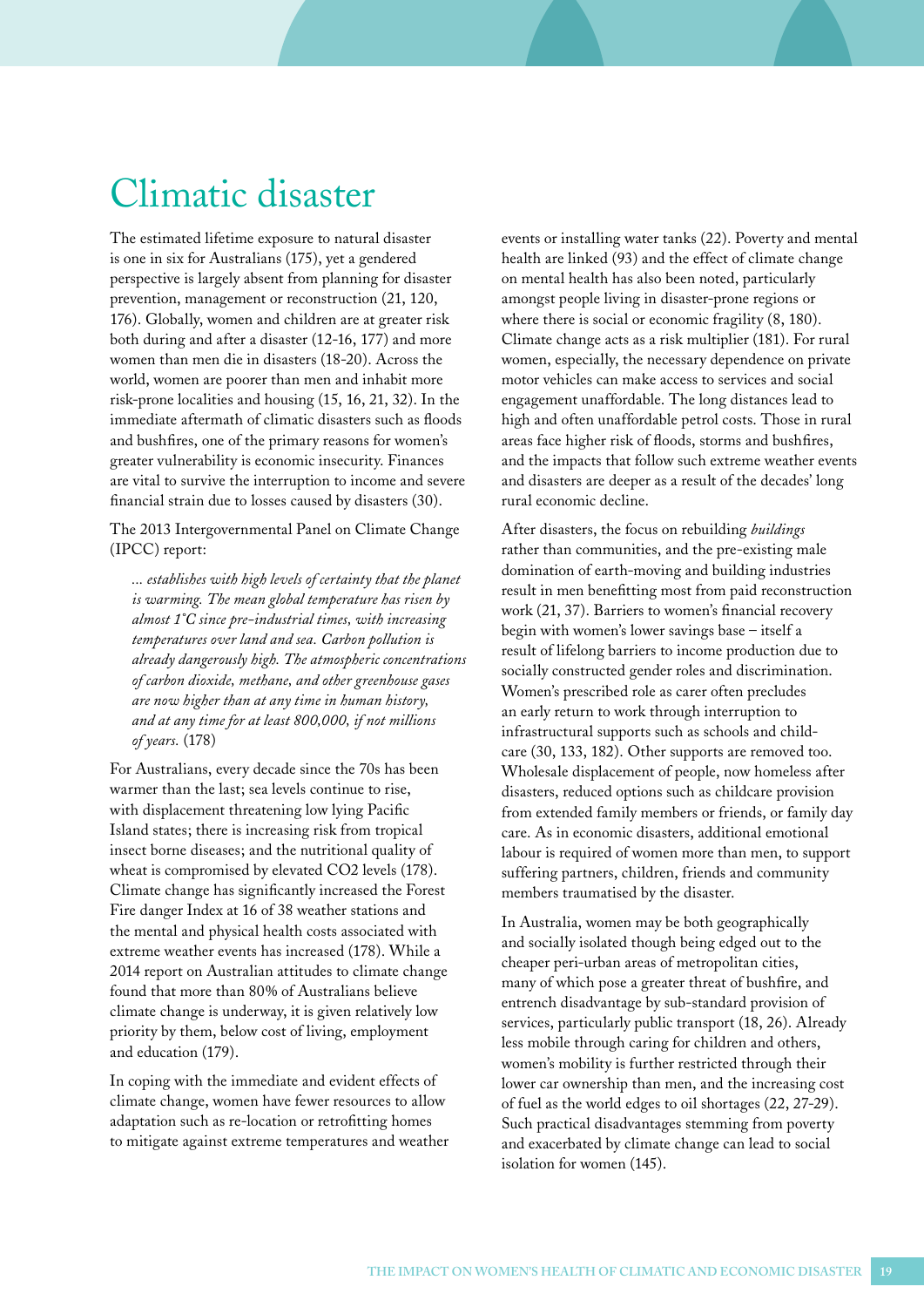<span id="page-19-0"></span>The consequences of catastrophic disaster are different for women and men in that women suffer more psychological problems, while men tend to turn to aggressive behaviour and substance abuse (183). The link to socially acceptable gender behaviours is evident, as for men, anger is more acceptable than tears. For women, it is reversed. After a climatic disaster, some people return to their devastated locality, deeply disturbed by the loss of place, without jobs and without secure housing, and many turn to alcohol and drugs (14, 49, 55, 67, 184, 185).

*I had the care of four of my grandchildren at that time and one was a baby. And they ranged from ... eight months through ... to three [years] ... The three year old I had from when she was six months old, the twins I had from 18 months and then the little boy from eight months old. I've only got one left with me at the moment ... I had a couple of other kids stay with me that weren't related from time to time as well. So you just do what you have to do.*  **IRIS, 55, ABORIGINAL WOMAN**

 *[After Black Saturday, he] had a virtual permanent binge drinking and he was aggressive ... I was concerned about [our daughter's] and the kids' safety because you hear things of blokes going completely off the rails and killing their families and then killing themselves or something.* **ROD**

In developing countries, studies clearly indicate that physical and sexual violence against women increases after disaster (13, 16, 186-188). The evidence in developed countries began to emerge with a foundational text by Enarson and Morrow in 1998 – *The Gendered Terrain of Disaster* (189) which included a chapter by Alice Fothergill on domestic violence (190). Since then, a growing body of evidence from studies after disasters in the US, Canada and New Zealand confirms that violence against women increases (14, 32, 43-52). In Australia, research on violence after disasters is just beginning with a 2012 study that confirmed the link (48, 53, 82).

Increased *community* aggression and violence, too, was widely observed and upsetting to women, men and children (85). Twelve months after Black Saturday, a research participant said about her town: 'I hardly recognise the place now. I look around and I don't know what ethos it is we hold on to' (67). Family dynamics change too, shaken by the layered pressures of the aftermath of disaster (43, 49, 145). An informant to a study after Black Saturday commented:

*People were at very different places than they were six months prior in how their relationship unfolded, their emotional status, all the different stressors they faced … of being unemployed, of being homeless, of grieving lost friends and family, all of those different things that are high on your normal stress list but all compounding and all happening together. (Paul)* (85).

The following vignettes focus on two different types of climatic disaster – catastrophic bushfire and its aftermath and urban heat waves.

### **Vignette 5: Long term climatic disaster – Catastrophic bushfire and its aftermath**

Australia's unrelenting drought delivers summers with dry conditions and high risk of bushfire as the norm (38, 191, 192). Temperatures continue to climb each summer as they have each decade since the 1940s (68). Combined with gusty winds, catastrophic fire danger seems ever present.

Recovery after catastrophic bushfire is indeed a very long process. Recent months have seen commemoration of 30 years since Ash Wednesday fires in Victoria, 10 years since the Canberra Bushfires and five years since the Black Saturday fires. Recovery is slow and for some, practical and psychological problems are unabated by time passing (85). A report on 100 years of bushfire fatalities found that:

*Most female fatalities occur while sheltering in the house or attempting to flee. The number of men killed by bushfires has decreased; however, this is not the case for women and children, who in recent years have died in relatively high numbers* (36)*.*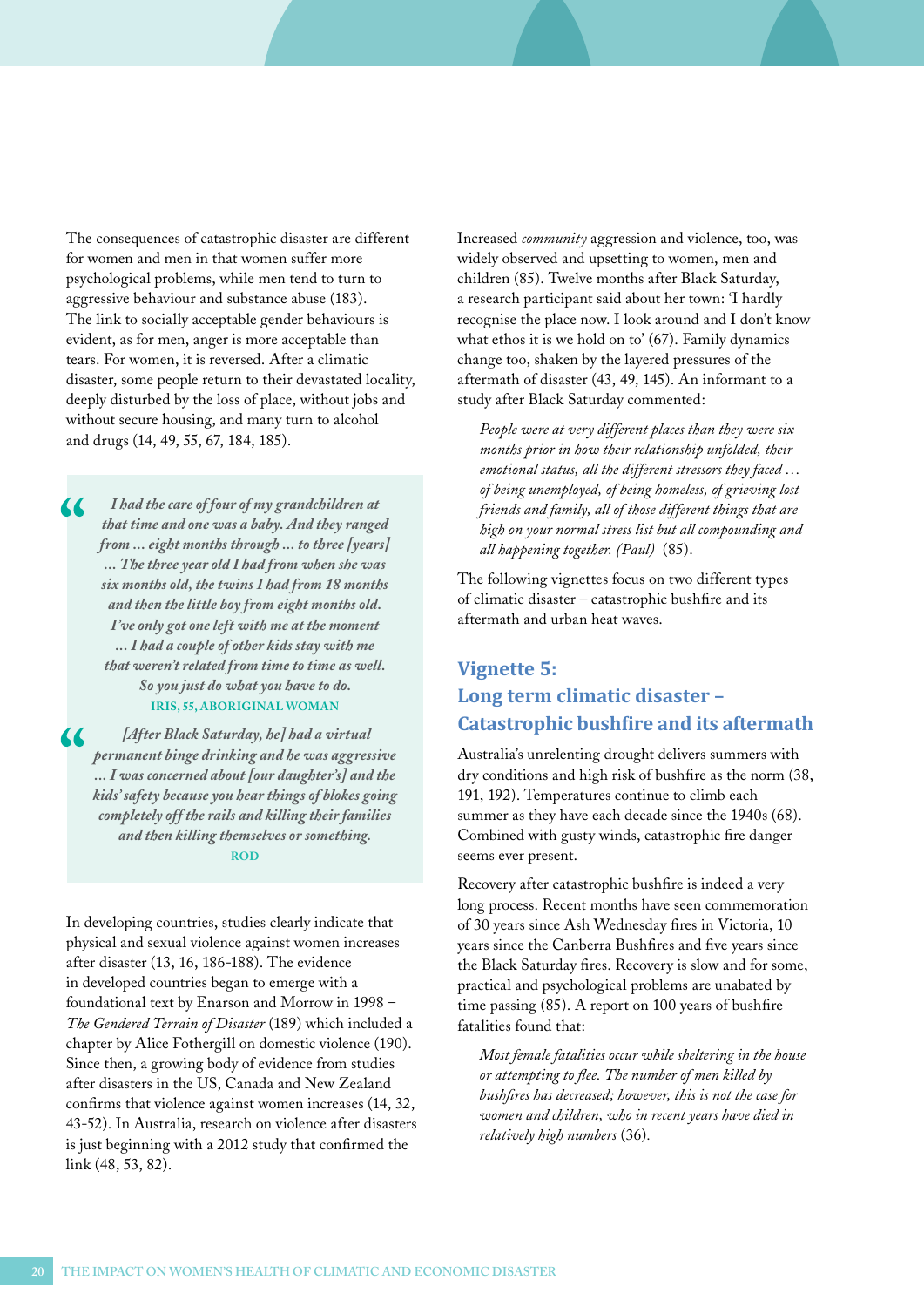From 1956 to 2007/8, 146 males and 99 females (40%) were killed, and on Black Saturday in 2009, 100 males and 73 females (42%) died (36, 193). As in the case of economic disasters, women and men have different access to survival and recovery resources and different capacities to mitigate the effects of disasters (30). Socially constructed gender roles play a part with researchers suggesting men take greater risks than women and are more likely to be involved in outdoor activities and 'often take on defensive activities, while women and children are left to shelter passively in the home or evacuate at the last minute' (15, 32, 36).

Defined gender roles mean women receive less bushfire education resulting in a lower preparedness for bushfire and less skills in operating equipment and chainsaws to aid fire-fighting attempts and escape (31, 32). In 2010, Eriksen et al. (176, 194) confirmed that the myth of the 'male bushfire volunteer' remained strong; employed women with children had little time for bushfire preparation, and their absence contributed to male domination of this work and to the subsequent reinforcement of rural hegemonic masculinity. In bushfires, the stereotype is of heterosexual couples with the male partner fighting the fire and the woman and children protected (31, 126, 176). However, the Black Saturday Royal Commission found that only a third of fire-affected people attempted to protect properties (195). Indeed, the notion of 'women and children first' in disasters has been refuted by a 2012 meta-analysis which concluded human behaviour in lifethreatening situations is 'every man for himself' (23). The reality in Australian bushfires, is that women are often left to protect the home or escape with dependents when men are not present - either through paid or volunteer fire-fighting or for other reasons (31, 34, 196).

Decision-making between couples in life-threatening situations has been studied and consensus reached that women generally prefer to evacuate early (31, 33). Their ability to do this is restricted by both a traditional yet unspoken expectation that the man makes the decisions (17, 35, 36). In the US, Fothergill (190) questioned whether more women died because 'their husbands had the decision-making powers and they did not dare leave without their husband's permission [and were ... ] afraid of blame and punishment'. In Australian research, Lou, a male research participant,

clearly articulated the way cultural constraints here, too, endangered women:

*'Look, there are a lot of tough women up here that made brilliant decisions, and are a little bit more logical than a lot of the blokes up here. But in general, the percentage of the women that would have said, 'Right, no, you're not staying, get in the car, we're going, it's only a bloody house', would have been 1 or 2%. Most of the blokes would have said, 'This is my bloody house, I built it, I worked my arse off the last 25 years, I'm not leaving this joint, blah, blah'. And the wife would say, 'Are you sure we're going to be alright?' 'Yeah, yeah, we'll be alright'. And I know a few families that perished like that. (Lou)* (85)

In their Review of fatalities, Handmer et al. (195) write:

*There is evidence of disagreement as the fire approached. In virtually all cases this was between women who wanted to leave and take the men with them and men who either wanted to stay and defend or who felt they had to support others in that role.* (195)

In disasters, danger to women may also be intentional – caused by violent partners. Before flood waters, storms or bushfires strike, controlling men are in a position to dictate the terms of women's involvement, making evacuation even more challenging (14). An Australian domestic violence crisis line worker heard from one woman in this situation the night before Black Saturday. She said this memory continues to haunt her:

*I received a call from a woman at around 3 in the morning. She told me the history of abuse from her partner - it is honestly, abuse that is much too gruesome and personal to repeat here ... Then she told me that people in her town were enacting their bushfire plans because it was a bushfire region. She said that her plan was always to leave early, but tonight, after abusing her, her partner took the keys to the car and said, "I hope there IS a bushfire tomorrow and I hope you die in it." And then he took the car and left. She had no other plan for getting away.* (53)

Categories of vulnerable people currently focus on the elderly, babies, and people with disabilities but women in domestic violence situations are clearly another vulnerable group. During the disaster and in the response period, women with intervention orders or who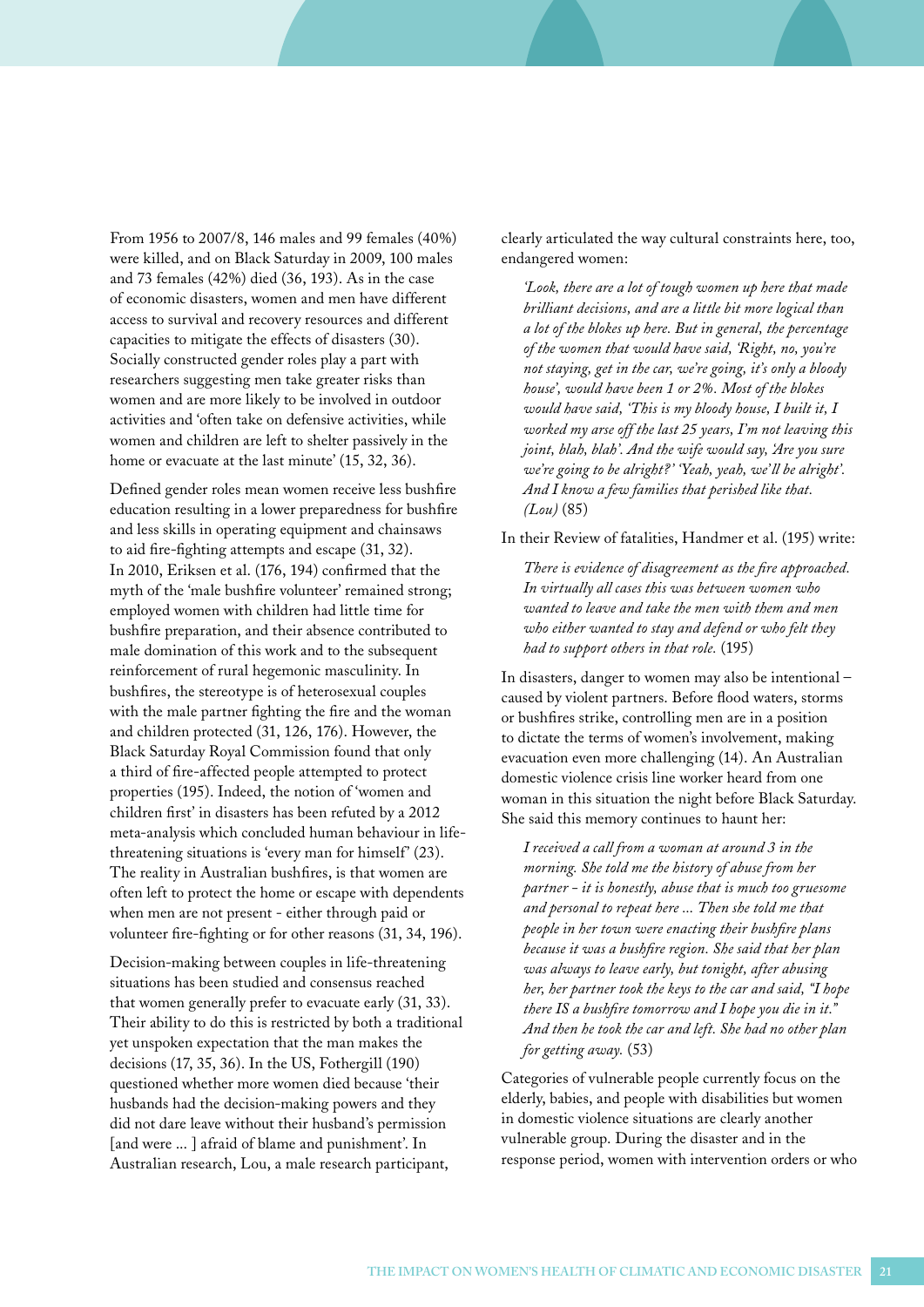<span id="page-21-0"></span>otherwise are avoiding violent ex-partners are at risk of sharing community refuges with them or seeing them at community hubs. For some women, there is no option but to return to violent men to house their children – lack of knowledge of such vulnerabilities by community and emergency management further endangers women (14, 43, 49, 54, 55).

Disaster intensifies the everyday excusing of men's violence in Australia; a 2006 report on Australian attitudes found that only 53% of Australians in 2009 viewed 'slapping or pushing a partner to cause harm or fear' as 'very serious' (197) and about one in five Australians 'believed that domestic violence can be excused if it results from a temporary loss of control' (18%) or if a perpetrator regrets their violence (22%) (197). In the aftermath of disasters, gains over recent decades in community recognition of domestic violence as a crime seem to dissipate. Empathy for men who are 'good blokes' and were heroes in the fires silences women, especially where the men appear to be suffering or suicidal (53, 182). The experience of disaster may be seen as reason enough for 'losing control' and behaving violently (45, 46, 55). And men's violence was rarely rebuked by the 'blokey' and 'mate' cultures in emergency organisations (62, 126, 198, 199), nor by local community members or service providers. Willer et al. (200) reported that perceived threats to masculinity evoke extreme masculine displays and Pease (198) writes that violence is one of the ways traditional manhood and patriarchy are maintained and reproduced. It appears that violence may emerge as men's response to what they see as challenges to their privileged position (198) and as men reclaim some level of control after catastrophic disaster (46).

In a post-disaster context where the usual institutional constraints of society are diminished, women's reporting of violence is not heard, or silenced before it is voiced (40, 46, 201). Unfortunately, the services established after disaster to support men and women suffering economic and physiological effects are seldom informed by an understanding of domestic violence and at times are inaccessible and ineffective (14, 48, 49, 51, 55, 77, 82).

 $\overline{\mathbf{C}}$ *Whereas he would hold it back if we were in front of people normally, he really embraced the whole, 'I can be an absolute prick to everybody and I can get away with it because I can say I've been through the fires and I'm traumatised' ... You don't want to upset [him] because it just gets big ... At what point do you go, 'I'm sorry but your behaviour is bad and I'm pointing it out to you', instead of going, 'Let's not say anything 'cause he'll get upset'.*  **KELLY**

 *So much has been justified as a result of the fires ... So much has been fobbed off. So many women have gone to police and been told by police, 'Things will settle down again'.* **CASE-MANAGER**

### **Vignette 6: Short-term climatic disaster – Urban heat waves**

Heatwaves kill more people than any other natural hazard (192) and affect women more than men (24).

*If core body temperature rises to 38°C for several hours, heat exhaustion occurs, and mental and physical capacity becomes impaired (Parsons 2003; Berry et al. 2010). If core temperature goes above 42°C, even for just a few hours, heat stroke and death can result (Parsons 2003).* (192)

The frequency and intensity of heatwaves is increasing as a result of climate change (68, 178). In the 2009 Victorian heatwaves, 374 people died in excess of normal expectations and demand on health and emergency services experienced significant increase in demand (202). Data analysis shows that 68% of the people who presented with heat related illnesses during this period were women, and more than half of those women were over the age of 75 (24). Brisbane, Adelaide and Sydney all recorded excess death rates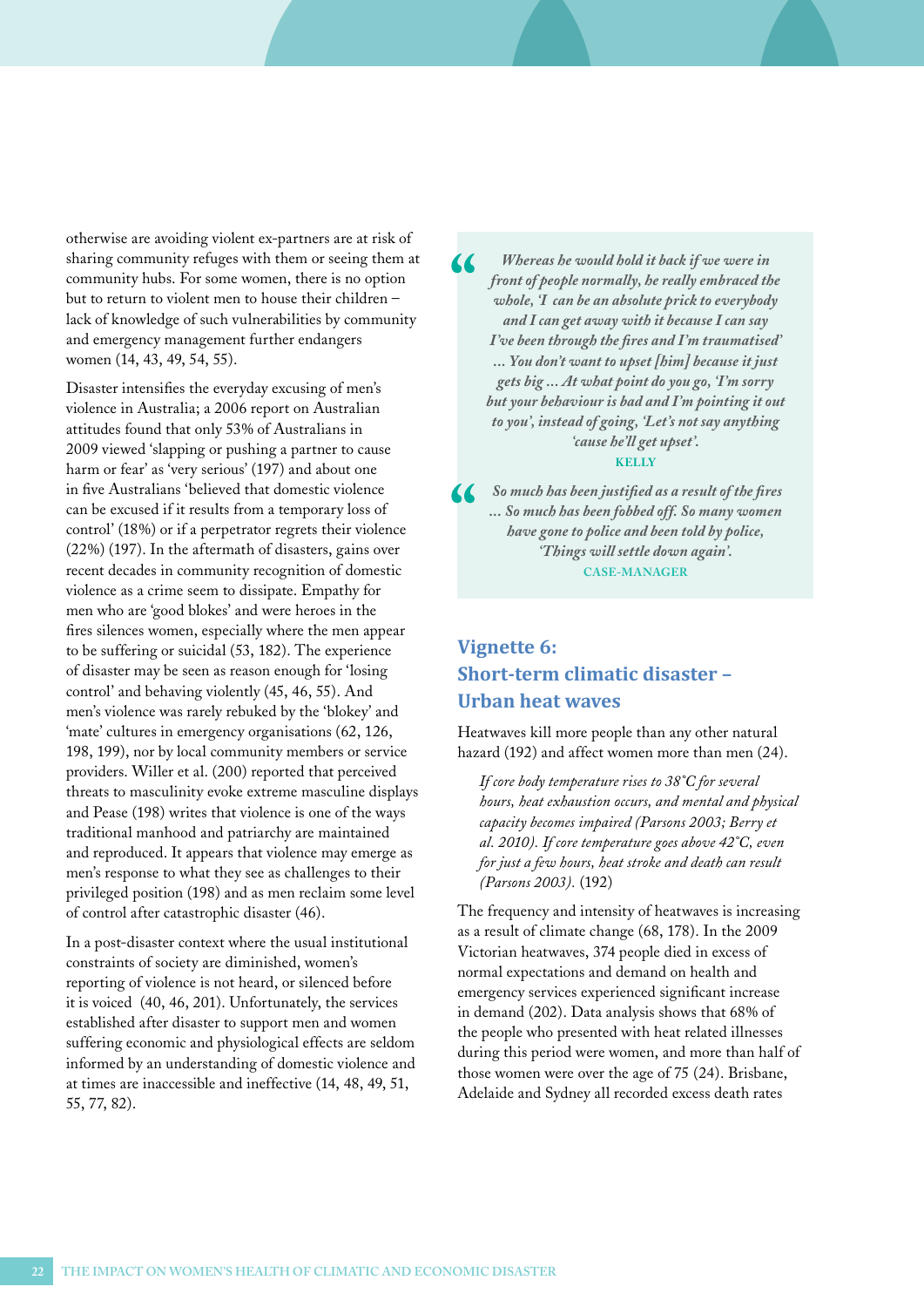during heatwaves occurring in the past decade (192) with a further 6,214 deaths predicted by 2050 just in Victoria if no action is taken to reduce greenhouse gases (192). Heatwaves are dangerous for young women too. Queensland research indicates that when women endure heatwaves in the last weeks of pregnancy, they are almost twice as likely to have a preterm birth (25). Extreme heat has also been linked to violent behaviours (192), thereby increasing the risk of women and children to domestic violence.

In urban areas, heatwaves are harsh due to the Urban Heat Island Effect (203). This occurs when the dense collection of concrete and buildings with few trees creates a heat sink, trapping hot air. The city then becomes hotter than surrounding rural areas, making it particularly hard to get around for vulnerable people, such as pregnant or elderly women. Women's caring role further entraps women in homes during heatwaves as they care for babies, or sick or disabled family members. Their greater poverty can limit access to air-conditioning or suitable housing to withstand heatwaves, and limit mobility (192). Women in all roles have been shown to be more likely to take public transport if it is available to them (29). Yet taking public transport, especially with groceries or children, can be tiring and hot, and public transport is much less reliable during heatwaves (204) as experienced by thousands of Melbourne commuters who were stranded after a power outage during the heatwave of 2009 (192, 202). Electricity, rail and roads were most affected with consequences ranging from inconvenient to life-threatening (202). Heat waves are associated with increased hospitalisation of people with mental illness, behavioural disorders and dementia, and with cardiac, respiratory and renal illness (192, 205). Less direct health effects follow loss of refrigeration through power outages, causing gastrointestinal illness and poisoning. Reduced productivity is also emerging as economically significant (192).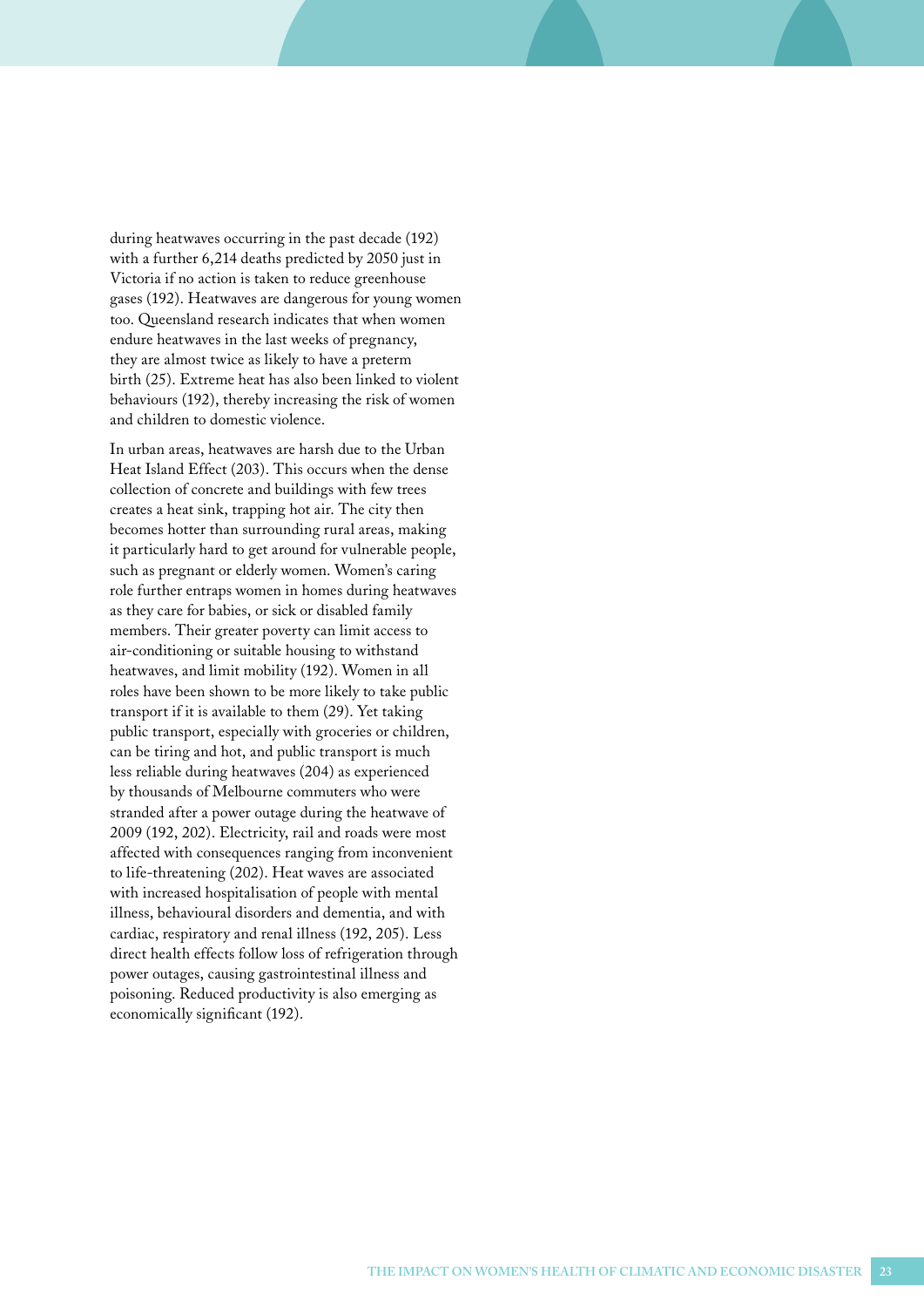### <span id="page-23-0"></span>Conclusion

In the wake of disaster, and more importantly in the periods between disasters, women's rights and ultimately women's health, will progress only if women understand what is at stake and are ready to press for equal rights and equitable treatment in the post-disaster chaos. The alternative is loss of hard-won progress as others work to reinforce the status quo and its attendant privileging of men. Foundational contributor to free market economics theory and economics advisor to Ronald Reagan, Milton Friedman writes:

*Only a crisis – actual or perceived – produces real change. When that crisis occurs, the actions that are taken depend on the ideas that are lying around. That, I believe, is our basic function: to develop alternatives to existing policies, to keep them alive and available until the politically impossible becomes politically inevitable* (206)*.* 

Many others repeat this advice, notably, Barack Obama's chief of staff, Rahm Emmanuel, who said, 'You never want a serious crisis to go to waste' (103). Over a sustained period of time, positioning the women's health sector to advocate for women's rights in economic and climatic disaster demands every available strategy.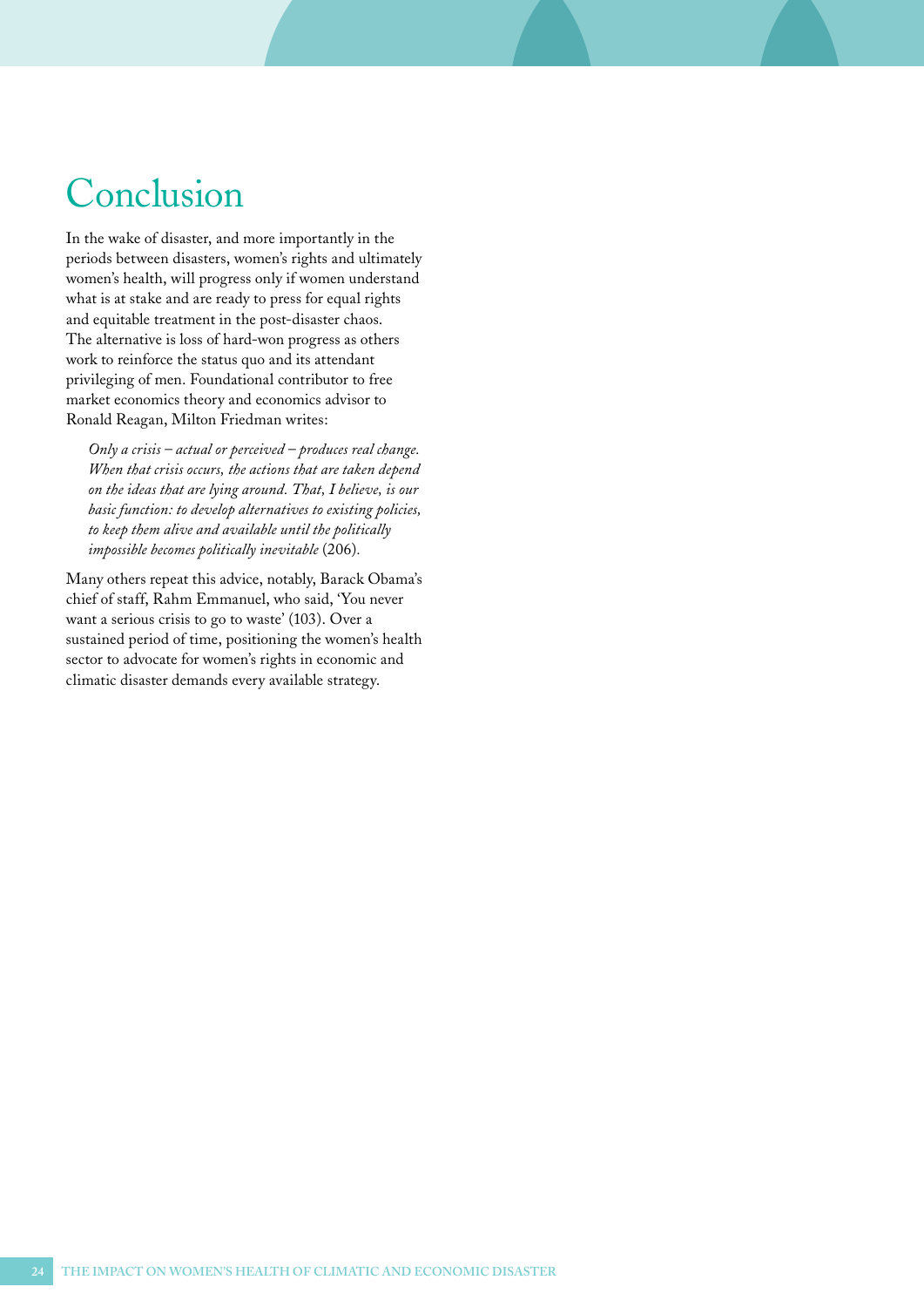### <span id="page-24-0"></span>References

- 1. Lagarde C. A New Global Economy for a New Generation: International Monetary Fund; 2013 [2/2/14]. Available from: http://www.imf.org/external/ np/speeches/2013/012313.htm.
- 2. AWHN. Women's Health: Meaingful Measure for Population Health Planning. Melbourne: Australian Women's Health Network, 2012.
- True J. The political economy of violence against women: A feminist international relations perspective. The Australian Feminist Law Journal 2010;32:39-59.
- 4. Seguino S. The global economic crisis, its gender implications, and policy responses 2009 [updated 5/3/200928/2/14]. Available from: http://www.uvm. edu/~sseguino/pdf/global\_crisis.pdf.
- 5. Rake K. Are women bearing the burden of the recession? London: Fawcett Society, 2009.
- 6. True J. The Political Economy of Violence against Women. New York: Oxford University Press; 2012.
- 7. Jefferson T, Preston A. Women's earnings security in a context of economic crisis. Journal of Australian Political Economy. 2009(64):117-40.
- 8. Clarke J. The Health Impacts of Climate Change and Drought on Women in Loddon Mallee Region. Women's Heath Loddon Mallee, 2010.
- 9. Pampel FC, Krueger PM, Denney JT. Socioeconomic Disparities in Health Behaviors. Annual Review of Sociology. 2010;36(1):349-70.
- 10. Mohindra K, Labonté R, Spitzer D. The global financial crisis: whither women's health? Critical Public Health. 2011;21(3):273-87.
- 11. Gentleman A. Growth in violence against women feared as recession hits. The Guardian [Internet]. 2009 3/2/2014. Available from: http://www.theguardian.com/ society/2009/mar/04/domestic-violence-discriminationwomen-recession.
- 12. Phillips R. Food security and women's health: A feminist perspective for international social work. International Social Work. 2009;52(4):485-598.
- 13. Phillips B, Morrow BH, editors. Women and Disasters: From Theory to Practice. USA: International Research Committee on Disasters; 2008.
- 14. Enarson E. Women confronting natural disaster: From vulnerability to resilience. Boulder, Colarado: Lynne Rienner Publishers, Inc.; 2012.
- 15. Neumayer E, Plümper T. The Gendered Nature of Natural Disasters: The Impact of Catastrophic Events on the Gender Gap in Life Expectancy, 1981-2002. Annals of the Association of American Geographers. 2007;97(3):551-66.
- 16. Dasgupta S, Siriner I, Partha SD, editors. Women's Encounter with Disaster. London: Frontpage Publications; 2010.
- 17. WHO. Gender, Climate and Health. 2010.
- 18. Armstrong F. Climate change: How it will put women's health at risk globally. Women's Agenda [Internet]. 2013 3 Febuary, 2014. Available from: http://www. womensagenda.com.au/talking-about/opinions/climatechange-how-it-will-put-women-s-health-at-riskglobally/201305092120.
- 19. Domeisen N. Community Life and Disaster Reduction 1998. Available from: http://www.reliefweb.int/ocha\_ol/ pub/dhanews/issue22/communit.html.
- 20. Neumayera E, Plümperb T. The Gendered Nature of Natural Disasters: The Impact of Catastrophic Events on the Gender Gap in Life Expectancy, 1981-2002. London: Department of Geography and Environment, London School of Economics and Political Science and Department of Government, University of Essex and Max-Planck Institute of Economics, Jena, 2007.
- 21. Scanlon J. The Perspective of Gender: A Missing Element in Disaster Response In: Enarson E, Morrow BH, editors. The Gendered Terrain of Disaster: Through Women's Eyes. Westport, CT: Praeger Publishers; 1998.
- 22. Hansson S-O. Gender issues in climate adaptation. In: Ministry of Defence, editor. Stockholm: FOI (Swedish Defence Research Agency); 2007.
- 23. Elinder M, Erixson O. Gender, social norms, and survival in maritime disasters. Proceedings of the National Academy of Sciences. 2012;109(33):13220-4.
- 24. Department of Human Services. January 2009 Heatwave in Victoria: an Assessment of Health Impacts Melbourne: Department of Human Services; 2009. Available from: http://docs.health.vic.gov.au/docs/doc/ F7EEA4050981101ACA257AD80074AE8B/\$FILE/ heat\_health\_impact\_rpt\_Vic2009.pdf.
- 25. Hanrahan C. Heatwaves linked to preterm births Sydney2013 [8/2/2014]. Available from: http://www. medicalobserver.com.au/news/heatwaves-linked-topreterm-births.
- 26. Essential Economics. One Melbourne or Two? Final Report. Carlton: Essential Economics, 2012.
- 27. Dobbs L. Stuck in the Slow Lane: Reconceptualizing the Links between Gender, Transport and Employment. Gender, Work & Organization. 2007;14(2):85-108.
- 28. Hamilton K, Jenkins L. A Gender Audit for Public Transport: A New Policy Tool in the Tackling of Social Exclusion. Urban Studies (Routledge). 2000;37(10):1793-800.
- 29. Johnsson-Latham G. A study on gender equality as a prerequisite for sustainable development. 2007.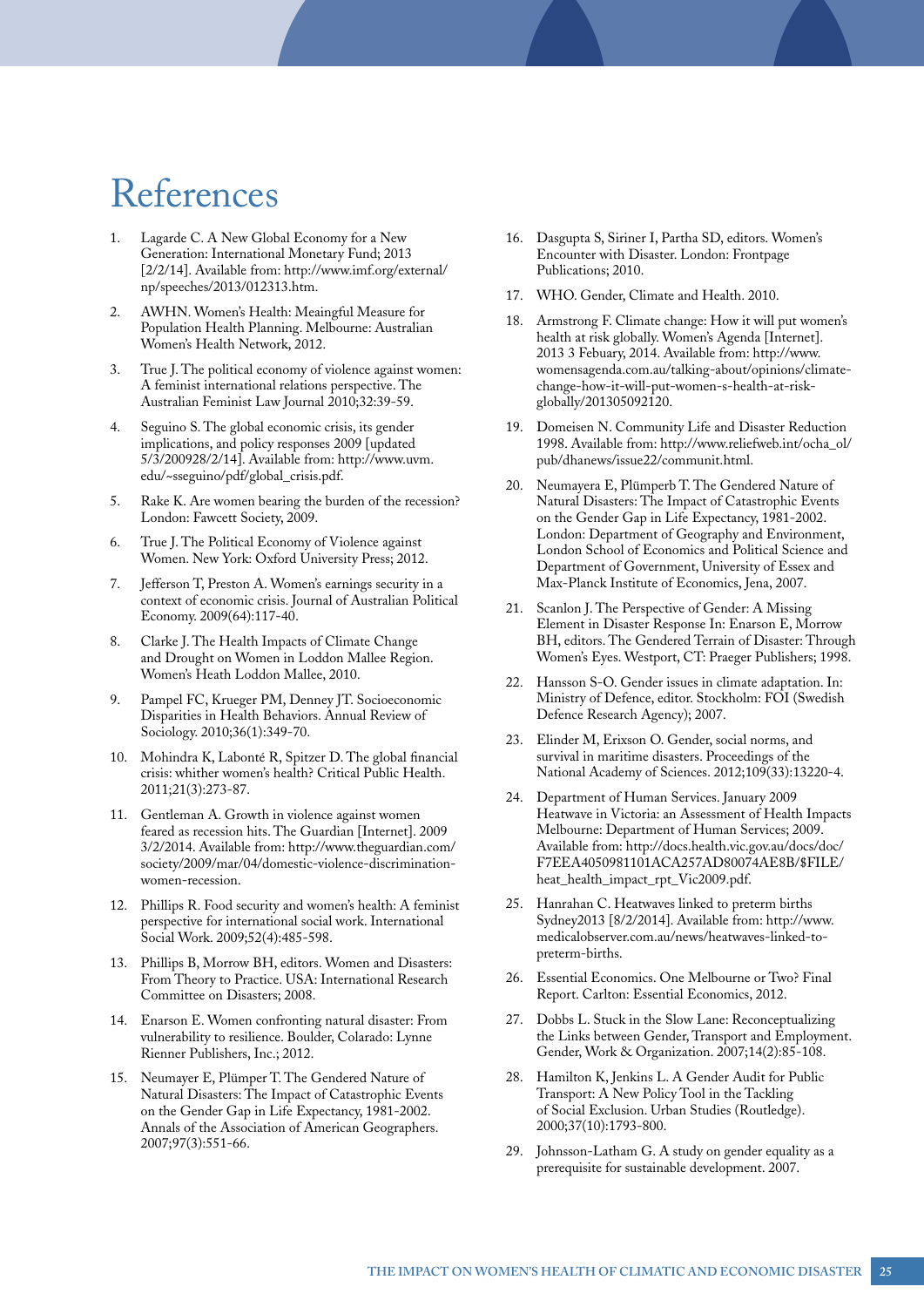- 30. Enarson E. Gender and Natural Disasters. Geneva: International Labour Organisation, 2000.
- 31. DeLaine D, Probert J, Pedler T, Goodman H, Rowe C, editors. Fiery Women: Consulting, designing, delivering and evaluating pilot women's bushfire safety skills workshops. The International Bushfire Research Conference 2008 - incorporating The 15th annual AFAC Conference, ; 2003; Adelaide, South Australia, Australia.
- 32. Henrici JM, Helmuth AS, Braun J. Women, Disasters, and Hurricane Katrina. Institute for Women's Policy Research Fact Sheet. Washington: Institute for Women's Policy Research; 2010.
- 33. Tyler M, Fairbrother P. Gender, masculinity and bushfire: Australia in an international context. Australian Journal of Emergency Management. 2013;28(2).
- 34. Proudley M. Fire, families and decisions. The Australian Journal of Emergency Management. 2008;23(1).
- 35. Enarson E, Chakrabarti P, editors. Women, Gender and Disaster: Global Issues and Initiatives. New Delhi: Sage Publications; 2009.
- 36. Haynes K, Tibbits A, Coates L, Ganewatta G, Handmer J, McAnerney J. 100 years of Australian civilian bushfire fatalities: exploring the trends in relation to the 'stay or go policy': Report for the Bushfire CRC. 2008.
- 37. Hazeleger T. Gender and disaster recovery. Australian Journal of Emergency Management. 2013;28(e).
- 38. Alston M, Whittenbury. Does climatic crisis in Australia's food bowl create a basis for change in agricultural gender relations? Aricultural Human Values. 2013;30:115-28.
- 39. Broderick E. Caring for the Carers. The Australian. 2013.
- 40. Enarson E, Phillips B. Invitation to a new feminist disaster sociology: integrating feminist theory and methods. In: Phillips B, Morrow BH, editors. Women and Disasters: From Theory to Practice. USA: International Research Committee on Disasters; 2008. p. 41-74.
- 41. Hoffman S. Eve and Adam among the Embers: Gender patterns after the Oakland Berkeley Firestorm. In: Enarson E, Morrow BH, editors. The Gendered Terrain of Disaster: Through Women's Eyes London: Praeger; 1998. p. 55-61.
- 42. Shaw C, van Unen J, Lang V. Women's voices from the floodplain. North Sydney: economic Security4Women, 2012.
- 43. Wilson J, Phillips BD, Neal DM. Domestic Violence after Disaster In: Enarson E, Morrow BH, editors. The Gendered Terrain of Disaster: Through Women's Eyes Westport, CT: Praeger Publishers; 1998.
- 44. Enarson E. Violence Against Women in Disasters: A Study of Domestic Violence Programs in the United States and Canada. Violence Against Women. July 1999;5(7):742-68.
- 45. Anastario M, Shehab N, Lawry L. Increased Genderbased Violence Among Women Internally Displaced in Mississippi Two Years Post-Hurrican Katrina. Disaster Med Public Health Preparedness. 2009;3(1):18-26.
- 46. Austin DW. Hyper-Masculinity and Disaster: Gender Role Construction in the Wake of Hurricane Katrina. American Sociological Association Annual Meeting; 2008; Sheraton Boston and the Boston Marriott Copley Place2008.
- 47. Houghton R. Christchurch Earthquake and Domestic Violence. In: Gender and Disaster Network [GDNET-L@GROUPS.PREVENTIONWEB.NET]; on behalf of; Maureen Fordham [maureen.fordham@ NORTHUMBRIA.AC.UK], editor. Email ed. Christchurch: Gender and Disaster Network; 2010.
- 48. Sety M. Domestic violence and natural disasters. Australian Domestic and Family Violence Clearinghouse Thematic Review. 2012;3 (February):1-10.
- 49. Phillips B, Jenkins P, Enarson E. Violence and disaster vulnerabilty. In: Phillips B, Thomas D, Fothergill A, Blinn-Pike L, editors. Social vulnerability to disasters. Boca Raton: CRC Press; 2009.
- 50. Houghton R. 'Everything became a struggle, absolute struggle': post-flood increases in domestic violence in New Zealand. In: Enarson E, Chakrabarti P, editors. Women, gender and disaster: global issues and initiatives. New Dehli: Sage; 2009. p. 99-111.
- 51. Houghton R. Domestic violence reporting and disasters in New Zealand. Regional Development Dialogue. 2009;30(1):79-90.
- 52. Fordham M. The intersection of gender and social class in disaster: Balancing resilience and vulnerability. In: Phillips BD, Morrow BH, editors. Women and Disasters: From Theory to Practice. USA: International Research Committee on Disasters; 2008. p. 75-98.
- 53. Parkinson D, Zara C. The hidden disaster: domestic violence in the aftermath of natural disaster. Australian Journal of Emergency Management. 2013;28(2):28-35.
- 54. Enarson E. Violence Against Women in Disasters: A Study of Domestic Violence Programs in the United States and Canada. Violence Against Women. 1999;5(7):742-68.
- 55. Fothergill A. Domestic Violence after Disaster: Voices from the 1997 Grand Forks Flood. In: Phillips BD, Morrow BH, editors. Women and Disasters: From theory to practice. USA: International Research Committee on Disasters; 2008. p. 131-54.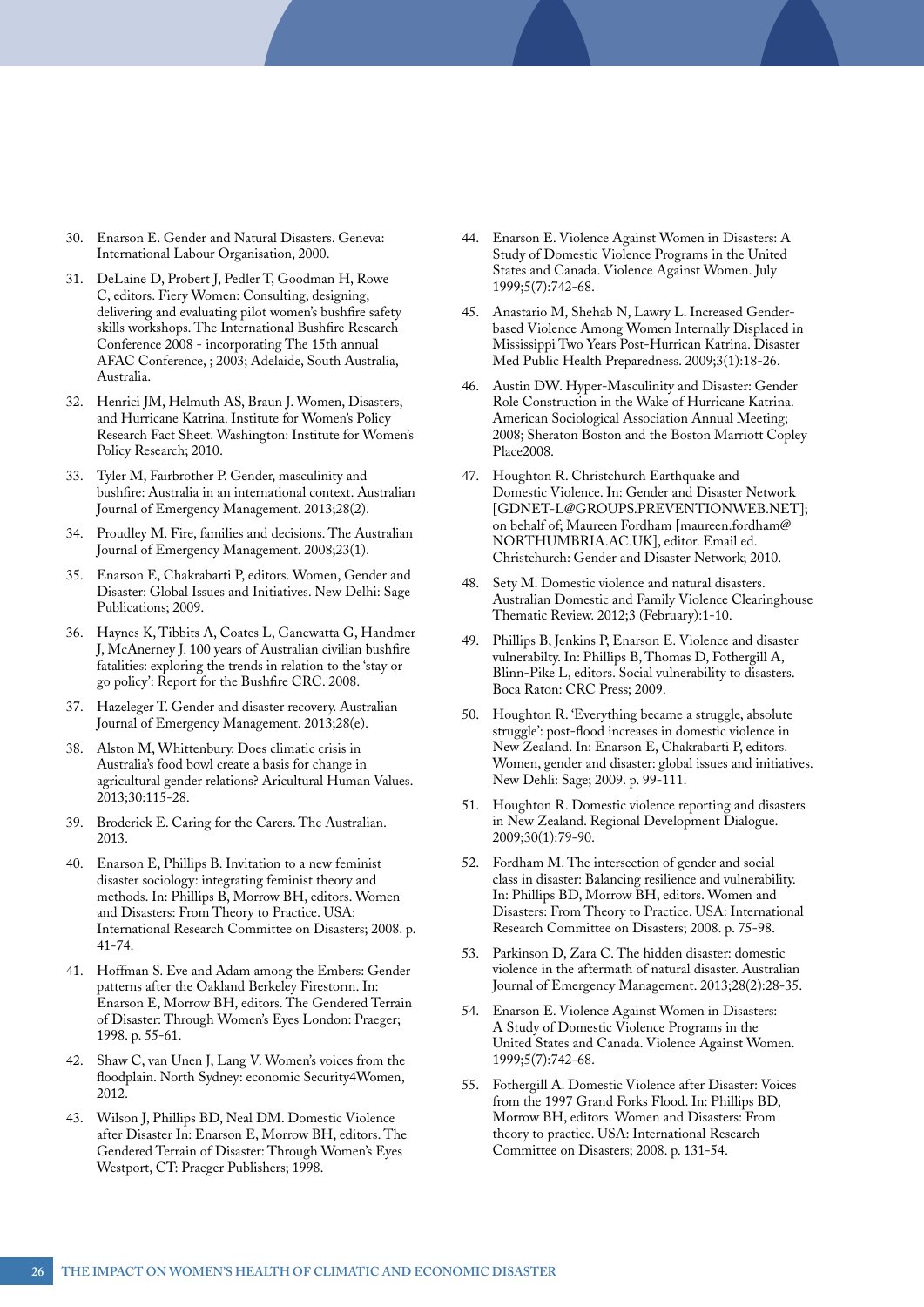- 56. Birkmann J, Buckle P, Jaeger J, Pelling M, Setiadi N, Garschagen M, et al. Extreme events and disasters: a window of opportunity for change? Analysis of organizational, institutional and political changes, formal and informal responses after mega-disasters. Natural Hazards. 2010;55(3):637-55.
- 57. Seib GF. In Crisis, Opportunity for Obama New York: The Wall Street Journal; 2008 [19/1/2014]. Available from: http://online.wsj.com/news/articles/ SB122721278056345271.
- 58. DSS. Report from National Rural Women's Summit. Department of Social Services, 2008.
- 59. UNISDR. Terminology Geneva: United Nations Office for Disaster Risk Reduction; 2009 [8/1/2013]. Available from: http://www.unisdr.org/we/inform/terminology.
- 60. Connell RW. Masculinities (Second Edition). Berkeley and Los Angeles, California: University of California Press; 2005.
- 61. Stoltenberg J. Refusing to be a Man. Portland, OR: Breitenbush Books; 1989.
- 62. Pease B. Undoing privilege: Unearned advantage in a divided world. London: Zed books; 2010.
- 63. West C, Zimmerman D. Doing Gender. Gender & Society. 1987;1(2):125-51.
- 64. Butler J. Undoing gender. New York and London: Routledge; 2004.
- 65. Deutsch FM. Undoing gender. Gender & Society. 2007;21(1):106-27.
- 66. Parkinson D, Zara C, Weiss C, Duncan A. Living Longer on Less. Melbourne: Women's Health in the North, 2013.
- 67. Parkinson D. The Way He Tells It Vol. 1 Relationships After Black Saturday. Wangaratta: Women's Health Goulburn North East, 2012.
- 68. Garnaut R. Garnaut Review 2011: Cambridge University Press; 2011.
- 69. Hamilton C. Why We Resist the Truth About Climate Change: A paper to the Climate Controversies: Science and politics conference. Museum of Natural Sciences,; 28 October 2010; Brussels, 2010.
- 70. Herman ES, Chomsky N. Manufacturing consent: The Political Economy of the Mass Media. New York: Pantheon; 1988.
- 71. IMF. World Economic Outlook Database: International Monetary Fund; 2014 [cited 2014 3 Febuary]. Available from: http://www.imf.org/external/pubs/ft/weo/2013/02/ weodata/index.aspx.
- 72. Center for Climate and Energy Solutions. Outcomes of the U.N. Climate Change Conference in Warsaw. Arlington, VA: Center for Climate and Energy Solutions,, 2013.
- 73. GLOBE International 2013. Climate Legislation Study: A Review of Climate Change Legislation in 33 countries. Third Edition. Edited by Terry Townshend, Sam Fankhauser, Rafael Aybar, Murray Collins, Tucker Landesman, Michal Nachmany and Carolina Pavese. London: Climate and Development Knowledge Network, 2013.
- 74. Potsdam Institute. Turn Down the Heat: Why a 4degreeC Warmer World Must Be Avoided. 2012.
- 75. Armstrong F. Our Uncashed Dividend: The health benefits of climate action. Climate and Health Alliance and The Climate Institute, 2012.
- 76. Nellemann C, Verma R, Hislop L, editors. Women at the frontline of climate change: gender risks and hopes. GRID-Arendal: United Nations Environment Programme; 2011.
- 77. Enarson E. Through women's eyes: a gendered research agenda for disaster social science. Disasters. 1998;22(2):157-73.
- 78. Rylander C, Odland JØ, Sandanger TM. Climate change and the potential effects on maternal and pregnancy outcomes: an assessment of the most vulnerable  $\&$ mdash: the mother, fetus, and newborn child. Global Health Action. 2013.
- 79. Alston M. Gender and climate change in Australia. Journal of Sociology. 2013;47(1):53-70.
- 80. Parkinson D. The Way He Tells It Vol. 2 Women and Disasters Literature Review. Wangaratta: Women's Health Goulburn North East, 2012.
- 81. Parkinson D. The Way He Tells It Vol. 3 The Landscape of My Soul: Women's Accounts. Wangaratta: Women's Health Goulburn North East, 2012.
- 82. Parkinson D, Lancaster C, Stewart A. A numbers game: women and disaster. Health Promotion Journal of Australia. 2011;22(3).
- 83. Parkinson D, Zara C, editors. Beating the Flames. Wangaratta: Women's Health Goulburn North East. Available www.whealth.com.au/environmentaljustice; 2011.
- 84. Parkinson D, Zara C. The Way He Tells It Vol. 4 A Gut Feeling: The Workers' Accounts. Wangaratta: Women's Health Goulburn North East, 2012.
- 85. Zara C, Parkinson D. Men on Black Saturday: Risks and Opportunities for Change. Melbourne: 2013.
- 86. Alston M. Gender and Climate Change in Australia and the Pacific. In: Alston M, Whittenbury K, editors. Research, Action, and Policy: Addressing the Gendered Impacts of Climate Change. Melboune: Springer; 2013. p. 175-88.
- 87. Berg C. Happy birthday to free market liberalism2012. Available from: http://ipa.org.au/news/2680/happybirthday-to-free-market-liberalism.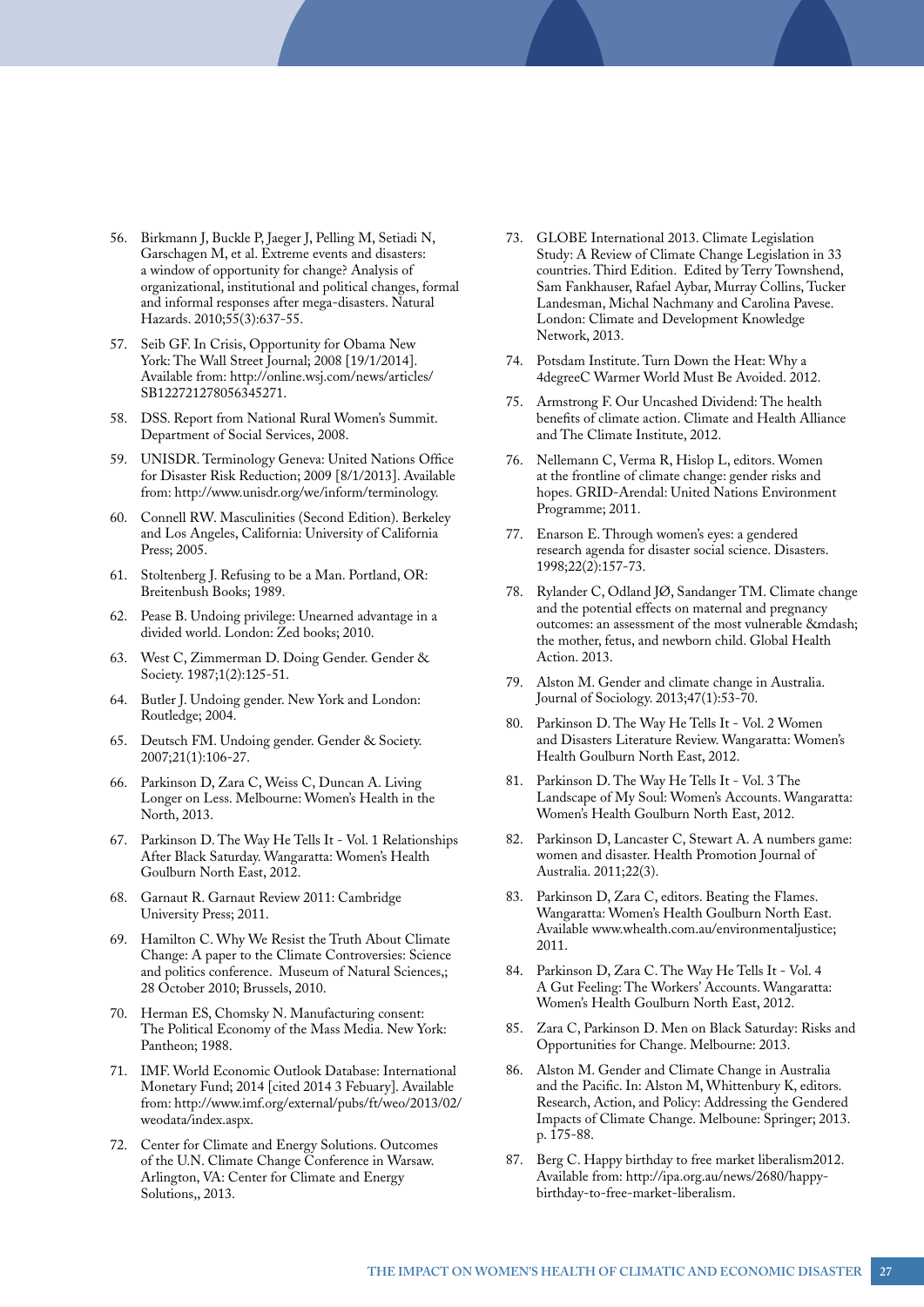- 88. Bockman J. Neoliberalism. Contexts. 2013;12(3):14-5.
- 89. Henry JF. The Historic Roots of the Neoliberal Program. Journal of Economic Issues. 2010;XLIV(2):543-50.
- 90. Thorsen DE. The Neoliberal Challenge. Contemporary Readings in Law and Social Justice. 2010;2(3):188-214.
- 91. Reich RB. Beyond Outrage: What has gone wrong with our economy and our democracy, and how to fix it. New York: Vintage Books 2012.
- 92. Stiglitz J. America is no longer a land of opportunity. Financial Times ( June 26, 2012). 2012.
- 93. UNAIDS. Impact of the global economic crisis on women, girls and gender equality Geneva: Joint United Nations Programme on HIV/AIDS (UNAIDS); 2012 [cited 2014 28/2]. Available from: http://www. unaids.org/en/media/unaids/contentassets/documents/ document/2012/discussionpapers/JC2368\_impacteconomic-crisis-women\_en.pdf
- 94. Tonts M. The restructuring of Australia's rural communities. In: Pritchard B, McManus P, editors. Land of Discontent: The dynamics of change in rural and regional Australia. Sydney: UNSW Press; 2000.
- 95. Colebatch T. Country's rich have lion's share of income growth2013. Available from: http://www.smh.com. au/federal-politics/political-news/countrys-rich-havelions-share-of-income-growth-20131009-2v8q2. html#ixzz2sEZDDHty.
- 96. Bornstein J. The politics of class warfare: from Sydney to Washington, the gulf is deepening. The Guardian. 2014.
- 97. Oxford Dictionaries. [17/3/14]. Available from: http://www.oxforddictionaries.com/definition/english/ corporatocracy.
- 98. Chenoweth N. Tax me if you can: how multinationals clean up. Australian Financial Review. 2014 7/3/2014.
- 99. Ferguson A. Rising Aussie dollar hurting key industries. Sydney Morning Herald [Internet]. 2011 3/2/14. Available from: http://www.smh.com.au/business/risingaussie-dollar-hurting-key-industries-20110502-1e44r. html.
- 100. Neaes S. High dollar, volatile prices pressure farm exports The Australian [Internet]. 2013 3/2/14. Available from: http://www.theaustralian.com.au/business/economics/ high-dollar-volatile-prices-pressure-farm-exports/storye6frg926-1226591079586#.
- 101. Dudman K. Strong Aussie dollar continues to hurt exporters2012 3/2/14. Available from: https:// www.commbank.com.au/about-us/news/mediareleases/2012/120613-strong-aussie-dollar-continues-tohurt-exporters.html.
- 102. Rennie R. To parity and beyond. The Drum [Internet]. 2010. Available from: http://www.abc.net.au/ unleashed/40116.html.
- 103. Wade R. From global imbalances to global reorganisations. Cambridge Journal of Economics. 2009;33:539-62.
- 104. Stiglitz J. Complacency in a Leaderless World. Social Europe Journal [Internet]. 2013. Available from: http:// www.social-europe.eu/2013/02/complacency-in-aleaderless-world/.
- 105. Alford K. Shepparton victim of anti-labour ideology Sydney: Sydney Morning Herald; 2014 [7/2/2014]. Available from: http://www.smh.com.au/comment/ shepparton-victim-of-antilabour-ideology-20140206- 322w1.html.
- 106. Bezruchka S. The effect of economic recession on population health. Canadian Medical Association Journal (CMAJ). 2009;181(5):281-5.
- 107. Hockey J. 'The End of the Age of Entitlement' Address to the Institute of Economic Affairs London. 17 April 20122012.
- 108. Census QuickStats [Internet]. Australian Bureau of Statistics. 2011. Available from: http://www.censusdata. abs.gov.au/census\_services/getproduct/census/2011/quic kstat/0?opendocument&navpos=220
- 109. UN Special Rapporteur on Extreme Poverty and Human Rights and the UN Working Group on Discrimination against Women. UN letter to the Australian Government. Human Rights Law Centre2012.
- 110. AIHW. Australian age pension [25/7/2013]. Available from: http://www.aihw.gov.au/WorkArea/ DownloadAsset.aspx?id=6442475254.
- 111. van Onselen L. The end of entitlements doesn't apply to the rich: ABC; 2013 [7/3/2014]. Available from: http:// www.abc.net.au/news/2013-11-06/llewellyn-smithentitlement-spending/5073642
- 112. Gleeson D. What you need to know about theTrans Pacific Partnership The Conversation2013 [19/1/2014]. Available from: http://theconversation.com/ what-you-need-to-know-about-the-trans-pacificpartnership-21168.
- 113. Gleeson D. Update from the latest Trans Pacific Partnership meeting: The Conversation; 2013 [19/1/2014]. Available from: http://theconversation. com/update-from-the-latest-trans-pacific-partnershipmeeting-21416.
- 114. Baum F, Yeatman H, Daube M, Willis E, Sainsbury P, Hunter D, et al. Letter to Minister Dutton re TPPA from senior academics in public health & medicine 2013.
- 115. Stiglitz J. The Price of Inequality: How Today's Divided Society Endangers Our Future. New York: W.W. Norton; 2012.
- 116. Stiglitz JE. Inequality Is Holding Back The Recovery. (Sunday Review Desk). The New York Times. 2013.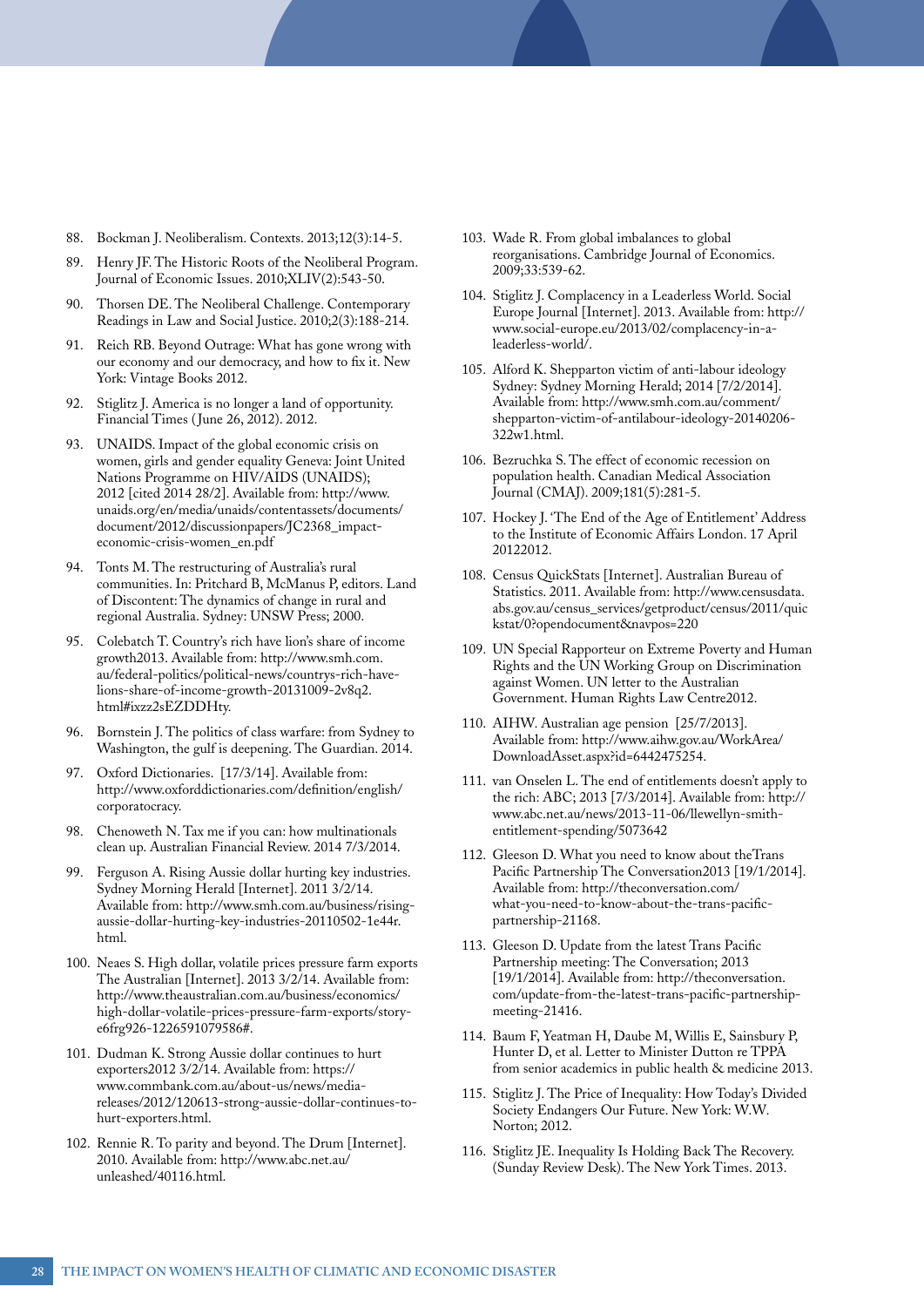- 117. Keleher H. Women and health and well-being. Drysdale, Victoria: Australian Women's Health Network, 2012.
- 118. Kahn JS. Feminist therapy for men: challenging assumptions and moving forward.(Author abstract) (Report). Women & Therapy. 2011;34(1 2):59.
- 119. Kimmel M. Angry White Men: American masculinity at the end of an era. New York: Nation Books; 2013.
- 120. Bolin R, Jackson M, Crist A. Gender Inequality, Vulnerability, and Disaster: Issues in Theory and Research. In: Enarson E, Morrow BH, editors. The Gendered Terrain of Disaster: Through Women's Eyes. Westport, CT: Praeger Publishers; 1998.
- 121. Coston BM, Kimmel M. Seeing Privilege Where It Isn't: Marginalized Masculinities and the Intersectionality of Privilege. Journal of Social Issues. 2012;68(1):97-111.
- 122. Summers A. The Misogyny Factor. Sydney: NewSouth Publishing; 2013.
- 123. Jefferson T. Women and Retirement Incomes in Australia: A Review. Economic Record. 2005;81(254):273-91.
- 124. Kurtz HE. Gender and Environmental Justice in Louisiana: Blurring the boundaries of public and private spheres: Gender, Place & Culture A Journal of Feminist Geography 2007;14(4).
- 125. Eriksen C. Gendered Risk Engagement: Challenging the Embedded Vulnerability, Social Norms and Power Relations in Conventional Australian Bushfire Education. Geographical Research. 2013.
- 126. Ainsworth S, Batty A, Burchielli R. Women Constructing Masculinity in Voluntary Firefighting. Gender, Work & Organization. 2014;21(1):37-56.
- 127. Jenkins P, Phillips B. Domestic violence and Hurricane Katrina. In: Willinger B, editor. Katrina and the women of New Orleans. New Orleans, LA: Newcomb College Center for Research on Women; 2008.
- 128. Fordham M, Ketteridge A-M. "Men Must Work and Women Must Weep": Examining Gender Stereotypes in Disasters In: Enarson E, Morrow BH, editors. The Gendered Terrain of Disaster: Through Women's Eyes. Westport, CT: Praeger Publisher; 1998.
- 129. Enarson E. Does domestic violence increase after disaster? 1998 [15.3.2010]. Available from: http://www. emforum.org/vlibrary/domestic.htm.
- 130. International Labour Organization. Global Employment Trends for Women March 2009 Geneva: International Labour Organization; 2009. Available from: http://www. ilo.org/wcmsp5/groups/public/@dgreports/@dcomm/ documents/publication/wcms\_103456.pdf.
- 131. WomenWatch. Women, Gender Equality and Climate Change: Fact Sheet2009. Available from: http://www. un.org/womenwatch/feature/climate\_change/factsheet. html#change.
- 132. Mendoza R. Crises and inequality: Lessons from the global food, fuel, financial and economic crises of 2008- 10. Global Policy. 2011;2(3):259-71.
- 133. International Labour Organization. Making the crisis recovery work for women! Geneva: International Labour Organisation; 2011 [cited 2014 28/2]. Available from: http://www.ilo.org/wcmsp5/groups/public/@dgreports/@ gender/documents/briefingnote/wcms\_151285.pdf.
- 134. Kleinman R. A single-minded struggle to get by. The Sydney-Morning Herald. 2013.
- 135. Tipper R. Women and food insecurity Melbourne: Women's Health Victoria; 2010 [cited 2014 28/2]. Available from: http://whv.org.au/static/files/ assets/64793bc2/Women\_and\_food\_insecurity\_issues\_ paper.pdf.
- 136. Chalmers J. Dodging the austerity bullet The Drum: ABC; 2013 [9/2/2014]. Available from: http://www.abc. net.au/unleashed/4572936.html.
- 137. Zhu Howorth D. Australian Employers Fixated on 'Ideal Worker' Profile. Kronos. 2013.
- 138. Nelson M. Economic restructuring, gender, and informal work: a case study of a rural county. Rural Sociology. 1999;64(1):18-43.
- 139. Alston M. Women and their work on Australian farms. Rural Sociology. 1995;60(3):521-32.
- 140. Security4Women. Counting on Care Work in Australia 2012. Available from: http://www.security4women.org. au/wp-content/uploads/eS4W-Counting-on-Care-Work-in-Australia-Final-Report.pdf.
- 141. Jewkes R. Intimate partner violence: causes and prevention. Lancet. 2002;359:1423-9.
- 142. Pease B. Reconstructing violent rural masculinities: responding to fractures in the rural gender order in Australia. Culture, Society & Masculinity. 2010;2(2):154-64.
- 143. UNICEF. Domestic violence against women and girls Florence: Innocenti Research Centre: UNICEF; 2000 [cited 2014 28/2]. Available from: http://www.unicef-irc. org/publications/pdf/digest6e.pdf
- 144. Alston M. 'I'd just like to walk out of here': Australian women's experience of drought. Sociologia Ruralis. 2006;46(2):154-70.
- 145. Stehlik D, Lawrence G, Gray I. Gender and Drought: Experiences of Australian Women in the Drought of the 1990s. Disasters. 2000;24(1):38-53.
- 146. Alston M. Who is down on the farm? Social aspects of Australian agriculture in the 21st century. Agriculture and Human Values. 2004;21:37-46.
- 147. Packham B. Budget cuts to hit all Australians. The Australian. 2013 18 December;Sect. National Affaris.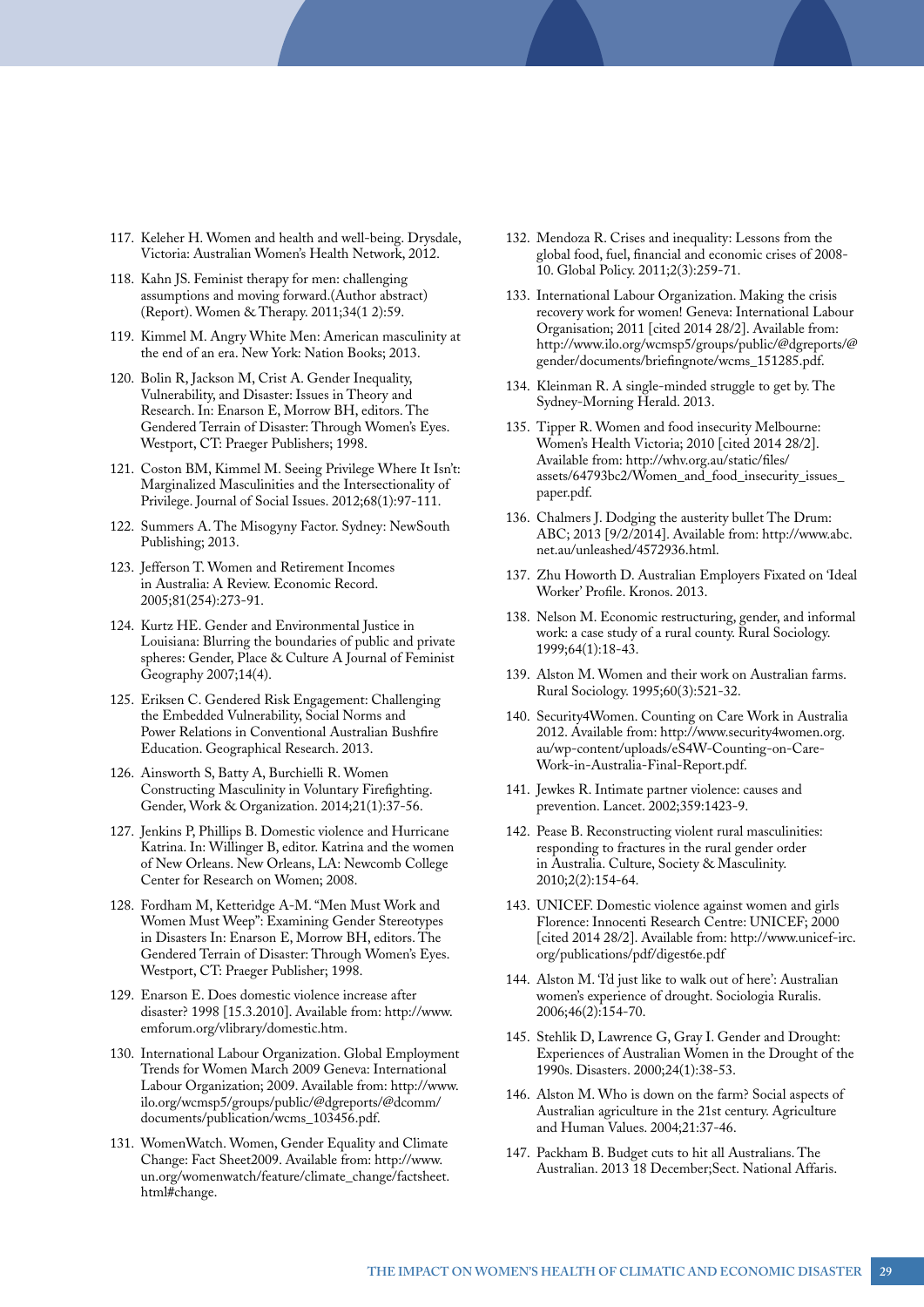- 148. Alston M. Farm women and their work: why is it not recognised? Journal of Sociology. 1998;34(1):23-34.
- 149. Pini B, Panelli R, Dale-Hallett L. The Victorian women on farm gatherings: A case study of the Australian "Women in Agriculture" movement. Australian Journal of Politics and History. 2007;53(4):569-80.
- 150. Boetto H, McKinnon J. Gender and climate change in rural Australia: a review of differences. Critical Social Work. 2013;14(1).
- 151. Jones R, Tonts M. Rural restructuring and social sustainability: some reflections on the Western Australian wheatbelt. Australian Geographer. 1995;26(2):133-40.
- 152. Kettlewell N. The Financial and Non-Financial Outcomes of Rural to Urban Migration in Australia Wollongong: Melbourne Institute; 2009 [cited 2013 16 January]. Available from: http://www.melbourneinstitute. com/downloads/hilda/Bibliography/Student\_Essays\_ Dissertations/NKettlewell.pdf.
- 153. Lucas C. Geelong optimistic about jobs despite factory closures. The Age. 2014 19 February, 2014.
- 154. Martin B, King D. Who Cares for Older Australians? A Picture of the Residential and Community Based Aged Care Workforce, 2007. Adelaide, AU: Natioanl Institute of Labour Studies, 2008.
- 155. Schirmer J, Dunn C, Loxton E, Dare M. Socioeconomic impacts of forest industry change: a baseline study of the Tasmanian forest industry (interim report). Hobart: Cooperative Research Centre for Forestry, 2011.
- 156. Sweet R. A competent recovery? Economic downturn and Australia's vocational education and training system. Adelaide: National Centre for Vocational Education Research (NCVER), 2009.
- 157. Sadiq K. Equity for Taxpayers within Australia's Retirement Savings Regime: A Dissenting Opinion. Pandora's Box. 2010(2010):7.
- 158. Russell R, Dilorio A, Banks M. Women and Money: Factors influencing women's financial decision-making. RMIT University & La Trobe 2013.
- 159. Cerise S. Accumulating poverty? Women's experiences of inequality over the lifecycle. Australian Human Rights Commission 2009.
- 160. Australian Human Rights Commission. Investing in care: Recognising and valuing those who care. Sydney: Australian Human Rights Commission, 2013.
- 161. Hodgson H, Medd R. Do major parties address women's super disadvantage? 2013. Available from: http://www. abc.net.au/unleashed/4767118.html.
- 162. Cameron P. What's choice got to do with it? Women's lifetime financial disadvantage and the superannuation gender pay gap. Policy brief No. 55. Canberra: The Australia Insititue; 2013.
- 163. Hunter F. The only thing worse than a strong dollar is a weak dollar. Crikey. 2013 10 July.
- 164. Long W. Dollar drives export markets. ABC. 2013 9 September;Sect. Rural.
- 165. Neales S, Maher S. Barnaby Joyce pushes for \$7bn in relief aid to farmers. The Australia [Internet]. 2014 3 Febuary 2014. Available from: http://www. theaustralian.com.au/national-affairs/barnaby-joycepushes-for-7bn-in-relief-aid-to-farmers/storyfn59niix-1226816252928#.
- 166. Alston M. Environmental Social Work: Accounting for Gender in Climate Disasters. Australian Social Work. 2013;66(2):218-33.
- 167. ABC. Tas house prices 'worst in years'. ABC News. 2012.
- 168. Harvey D. Conceptualising the mental health of rural women: A social work and health promotion perspective. Rural Society. 2009;19(4):353-62.
- 169. Black A, Tonts M. The social and economic implications of farm plantation forestry: A review of some key issues. Rural Society. 2003;13(2):174-92.
- 170. Matthewson P. More than one message in SPC decision: ABC; 2014 [9/2/2014]. Available from: http://www.abc. net.au/news/2014-01-31/matthewson-spc/5229740.
- 171. Schirmer J. Still here: Why Tasmanian Forest Industry Job Figures are Misleading: The Conversation; 2012 [cited 2013 12 December]. Available from: http:// theconversation.com/still-here-why-tasmanian-forestindustry-job-figures-are-misleading-10827.
- 172. Darby A. Conservation groups believe UNESCO's World Heritage Committee will reject government plans to delist parts of Tasmania's world heritage forests. The Age [Internet]. 2014 28/2/14. Available from: http://www.theage.com.au/environment/conservation/ conservation-groups-believe-unescos-world-heritagecommittee-will-reject-government-plans-to-delist-partsof-tasmanias-world-heritage-forests-20140203-31xb3. html.
- 173. McGrath P. Australia's unemploymetn rates climbs to its highest level in four years ABC. 2013 12 September.
- 174. Barlow K, Cocklin C. Reconstructing rurality and community: plantation forestry in Victoria, Australia. Journal of Rural Studies. 2003;19(4):503-19.
- 175. McFarlane A. Psychiatric morbidity following disasters: Epidemiology, risk and protective factors. In: López-Ibor JJ, G. Christodolou G, M. Maj M, N. Sartorious N, Okasha A, editors. Disasters and mental health West Sussex: Wiley; 2005. p. 37–63.
- 176. Eriksen C, Gill N, Head L. The gendered dimensions of bushfire in changing rural landscapes in Australia. Journal of Rural Studies. 2010;26(4):332-42.